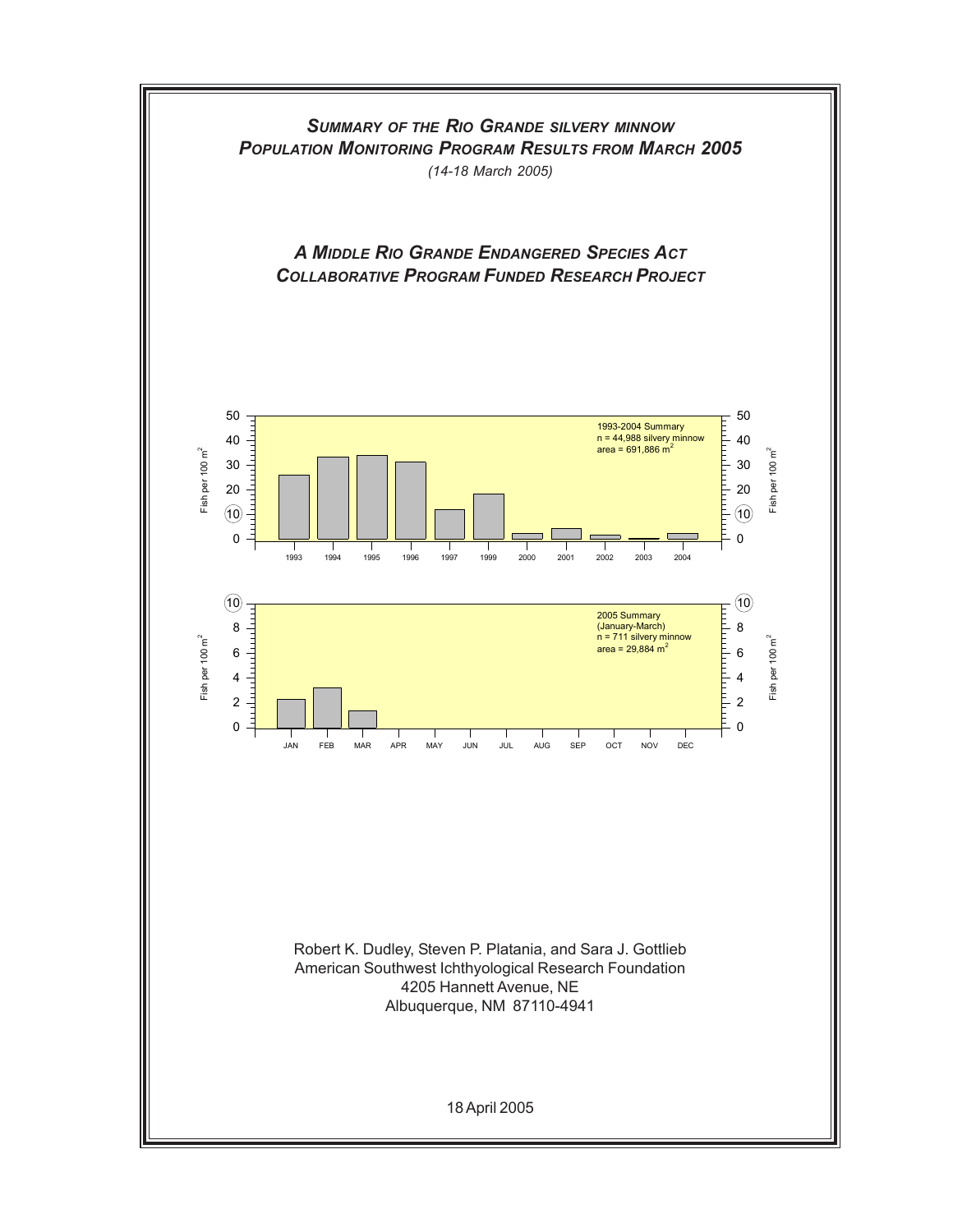## *SUMMARY OF THE RIO GRANDE SILVERY MINNOW POPULATION MONITORING PROGRAM RESULTS FROM MARCH 2005*

*(14-18 March 2005)*

prepared for:

## *MIDDLE RIO GRANDE ENDANGERED SPECIES ACT COLLABORATIVE PROGRAM*

under USBR contract:

#### **Number 03CR408029**

U.S. Bureau of Reclamation Upper Colorado Regional Office 125 South State Street, Room 6107 Salt Lake City, UT 84138-1102

prepared by:

Robert K. Dudley, Steven P. Platania, and Sara J. Gottlieb American Southwest Ichthyological Research Foundation 4205 Hannett Avenue, NE Albuquerque, NM 87110-4941

submitted to:

U. S. Bureau of Reclamation 555 Broadway NE, Suite 100 Albuquerque, NM 87102-2352

18 April 2005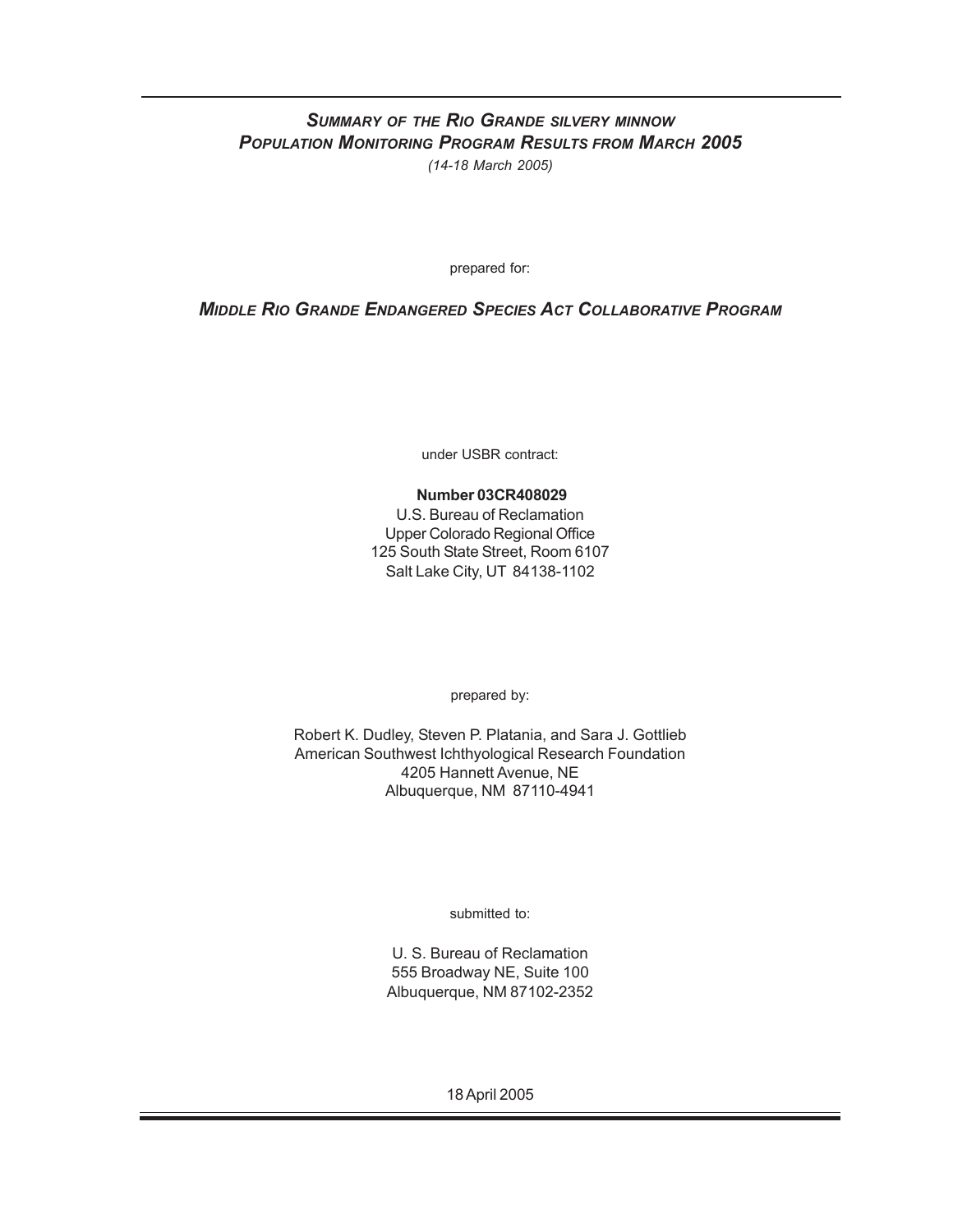#### **SUMMARY OF OVERALL MARCH 2005 POPULATION MONITORING EFFORTS**

The third sampling effort of the 2005 Rio Grande silvery minnow population monitoring program was conducted between 14-18 March 2005 at 20 sites throughout the Middle Rio Grande. Five sites were located in the Angostura Reach, six sites in the Isleta Reach, and nine sites in the San Acacia Reach. A list of collection localities is appended (Table A-1).

Adult and juvenile fish were obtained by rapidly drawing a 3.1 m x 1.8 m small mesh (5 mm) seine through discrete mesohabitats. Rio Grande silvery minnow were counted and identified to ageclass. Other fishes were identified to species and enumerated, but age-class was not determined. Figures illustrating catch rates (number of fish per 100 m<sup>2</sup> sampled) were prepared for the ten focal species, including Rio Grande silvery minnow, for the purpose of comparisons between reaches.

During March 2005, a total of 2,935 fish were taken in the  $9,706$  m<sup>2</sup> (surface area) of water sampled. Red shiner was the most abundant taxon (N=2,243) and comprised about 76% of the total catch. Rio Grande silvery minnow (N=133) was present in 41 of 202 seine hauls with fish (ca. 20%) and was abundant in specific mesohabitats such as backwaters and pools. Sampling at Sites #1 and #2 produced slightly less than half (N=137) of all Rio Grande silvery minnow collected during March. Cumulative fish catch rate was 29.7 individuals per 100 m<sup>2</sup> sampled; nearly double of what it was in February (19.5 individuals per 100 m<sup>2</sup> sampled). The overall abundance of fish (N=2,935) was comprised mostly of fish from the San Acacia Reach (N=1,558).

#### **SUMMARY OF MARCH 2005 POPULATION MONITORING EFFORT BY RIVER REACH**

#### **Angostura Reach**

Angostura Reach ichthyofaunal sampling took place between 24-25 March 2005. Discharge in the Rio Grande had increased slightly throughout the Angostura Reach during March 2005 compared to January 2005. Water levels were unstable and there were several flow pulses caused by localized precipitation events during March 2005. Discharge throughout the Angostura Reach ranged from about 500-1,500 cfs for most of month. The Angostura Diversion Dam sampling site (Site #0) and the Rio Rancho site (Site #2) produced the fewest numbers of fish of any of the Angostura Reach sites. The increased precipitation resulted in increased sediment supply to the river; water clarity was highest in the uppermost portion of the Angostura Reach (Secchi depth ca. 61 cm at Site #0) but the river quickly became turbid downstream of the confluence with the Jemez River (Secchi depth ca. 10 cm at Site #1). Water temperatures recorded at the different sampling sites ranged from 7.2°C to 11.6°C and were only a few degrees warmer than they were in February. Shoreline habitats were sampled frequently and often were associated with instream debris piles. Very few fish were collected in main channel habitats or other mesohabitats that had current velocities >0.5 m/s. Fish were most often occupying areas along the shoreline and in low or no velocity habitats; debris piles frequently produced relatively high numbers of fish. The most frequently collected taxon in the Angostura Reach during March 2005 was red shiner (N=265). Rio Grande silvery minnow (N=88) was the second-most abundant taxon and was present in 18 seine hauls. The difference in the abundance of Rio Grande silvery minnow between February (N=288) and March (N=88) was largely caused by a large collection of individuals from Site #2 (N=137) in February. Several of the Rio Grande silvery minnow collected in March were marked (N=9), indicating their identity as hatchery fish. The majority of Rio Grande silvery minnow were between 40-60 mm SL. The number of Rio Grande silvery minnow collected during March 2005 was less than the amount collected during January 2005 (N=178). Fish were likely more concentrated into small mesohabitats (making their capture easier) in January because of reduced water levels and water temperatures. Other frequently collected taxa included flathead chub (n=87) and white sucker (N=43). White sucker are likely preparing to spawn within the next month and the vast majority of the young are expected to be produced in the Angostura Reach.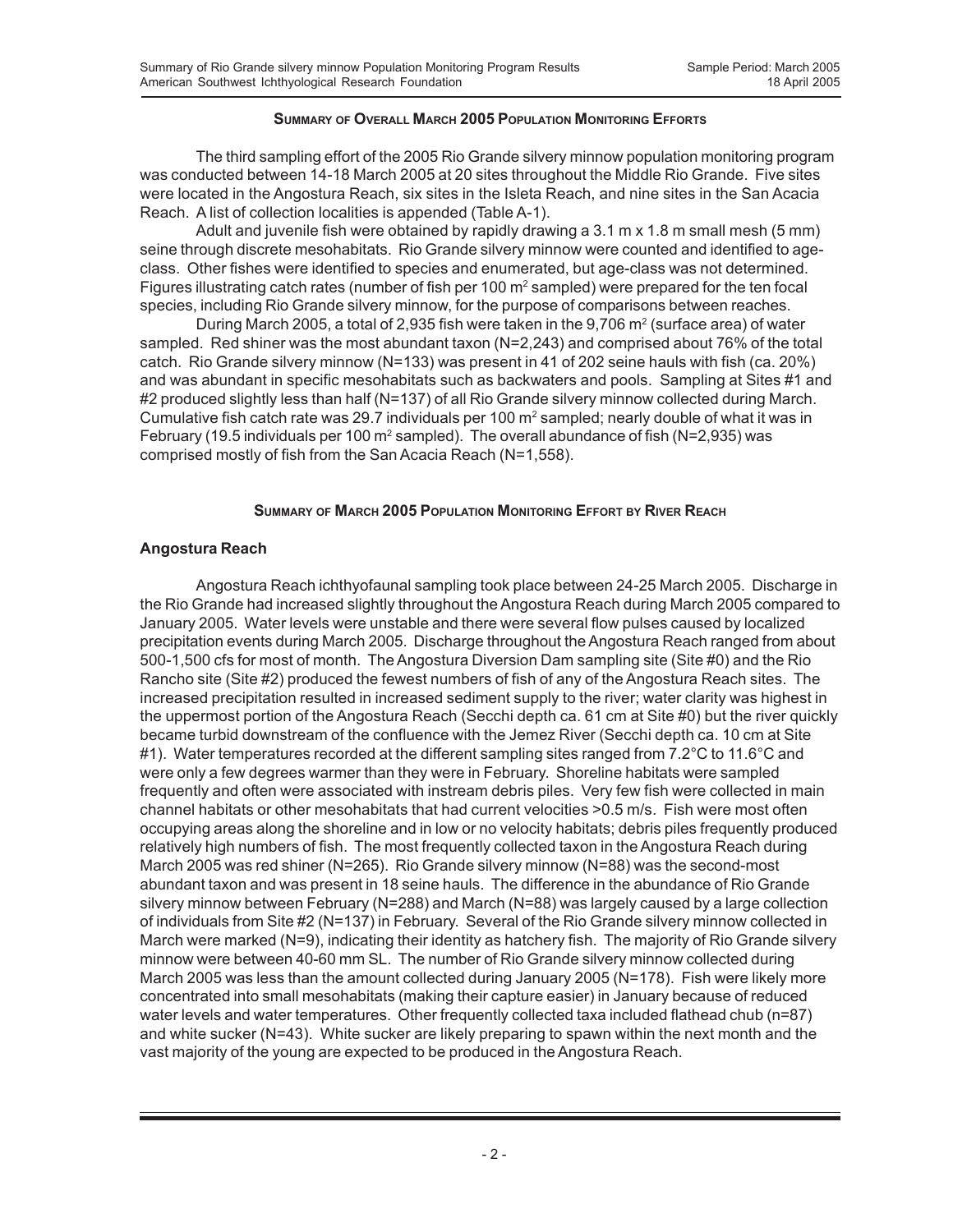#### **Isleta Reach**

Discharge in the Rio Grande was quite variable during March 2005. Several precipitation events early in the month resulted in high flows. Elevated discharge resulted in the persistence of many small side channels and some areas of inundation on islands and along the shoreline. Some islands were completely inundated while backwaters formed in other areas. Higher 2004/2005 winter flows resulted in a much higher area of the river channel with flowing water compared to summer of 2004. However, there were few areas where the river wetted the entire channel bank to bank. Water temperatures in the Isleta Reach generally ranged from 6.8-10.1°C from morning (0900 h) to afternoon (1300 h); this was about a 2°C decrease compared with February 2005. Water clarity was low (Secchi depth<15 cm) at most sampling sites because of increased discharge and minor input from sediment rich tributaries (e.g., Rios Salado and Puerco). The Isleta Reach had the second lowest catch rate (26.5 fish/100 m<sup>2</sup>) of any of the sampling reaches in the Middle Rio Grande and was much lower than what was recorded during January 2005 (70.8 fish/100 m²). Overall ichthyofaunal catch rates in the Angostura Reach (21.6 fish/100 m<sup>2</sup>) were slightly lower compared to the Isleta Reach and had changed little since November 2004 (26.6 fish/100 m<sup>2</sup>). The most commonly collected taxa in the Isleta Reach were red shiner (N=606), fathead minnow (N=68), western mosquitofish (N=54), and flathead chub (N=50); only seven Rio Grande silvery minnow were collected. Most of the Rio Grande silvery minnow utilized backwater or shoreline pool mesohabitats.

#### **San Acacia Reach**

Population monitoring was conducted in the San Acacia Reach (9 sites) of the Middle Rio Grande on 14-16 March 2005. Water levels had increased several times during the month but were approximately equal to flows observed during February monitoring. The elevated flow combined with low ambient temperatures resulted in relatively low water temperatures in the San Acacia Reach (range=5.9- 9.9°C) during the second day of sampling (15 March). This was in contrast to the first day of sampling when water temperatures were notably higher (range=13.3-14.6°C) because of warmer ambient conditions. Despite elevated and fluctuating water levels, the turbidity levels in the San Acacia Reach were lower and instream visibility values were higher in March compared to February. The most commonly collected taxon during March 2005 in the San Acacia Reach was red shiner (N=1,372; 88.1% of total). Rio Grande silvery minnow individuals (N=38) were present in low velocity habitats and were most common (N=15) at Sites #10 and #11 in the San Acacia Reach (N=16 and 14, respectively). The San Acacia Reach catch rate (37.2 fish/100 m<sup>2</sup>) was higher than the catch rates in either the Angostura or Isleta reaches. The primary reason for the elevated catch rate in the San Acacia Reach was the increased abundance of red shiner. One collection produced several *Pimephales vigilax*, a taxon previously not collected in the Middle Rio Grande until recently.

#### **Conclusion**

Red shiner continued to be the most numerically dominant taxon collected in the Rio Grande (N=2,243); other common taxa included flathead chub (N=181), fathead minnow (N=171), Rio Grande silvery minnow (N=133), and western mosquitofish (N=60). These five taxa collectively comprised 95% of the total catch of fish in the Middle Rio Grande study area. The abundance of Rio Grande silvery minnow during the early part of 2005, including March, indicates that the status of this species has improved markedly compared to 2004. Several of the largest female Rio Grande silvery minnow appeared to be slightly gravid but spawning is not expected to occur until late April / early May. The abundance of Rio Grande silvery minnow was highest in the Angostura Reach, but about 1/3 of all individuals were collected in either the Isleta or San Acacia reaches. Many of the Rio Grande silvery minnow collected in the Angostura Reach (likely a result of spawning by hatchery fish) appeared to be stunted and some were likely too small (ca. 30-40 mm SL) to spawn effectively in the spring of 2005. Higher than average spring runoff is expected for 2005 so this may ameliorate potential low spawning output by increasing the likelihood of recruitment success by creating more favorable nursery habitats.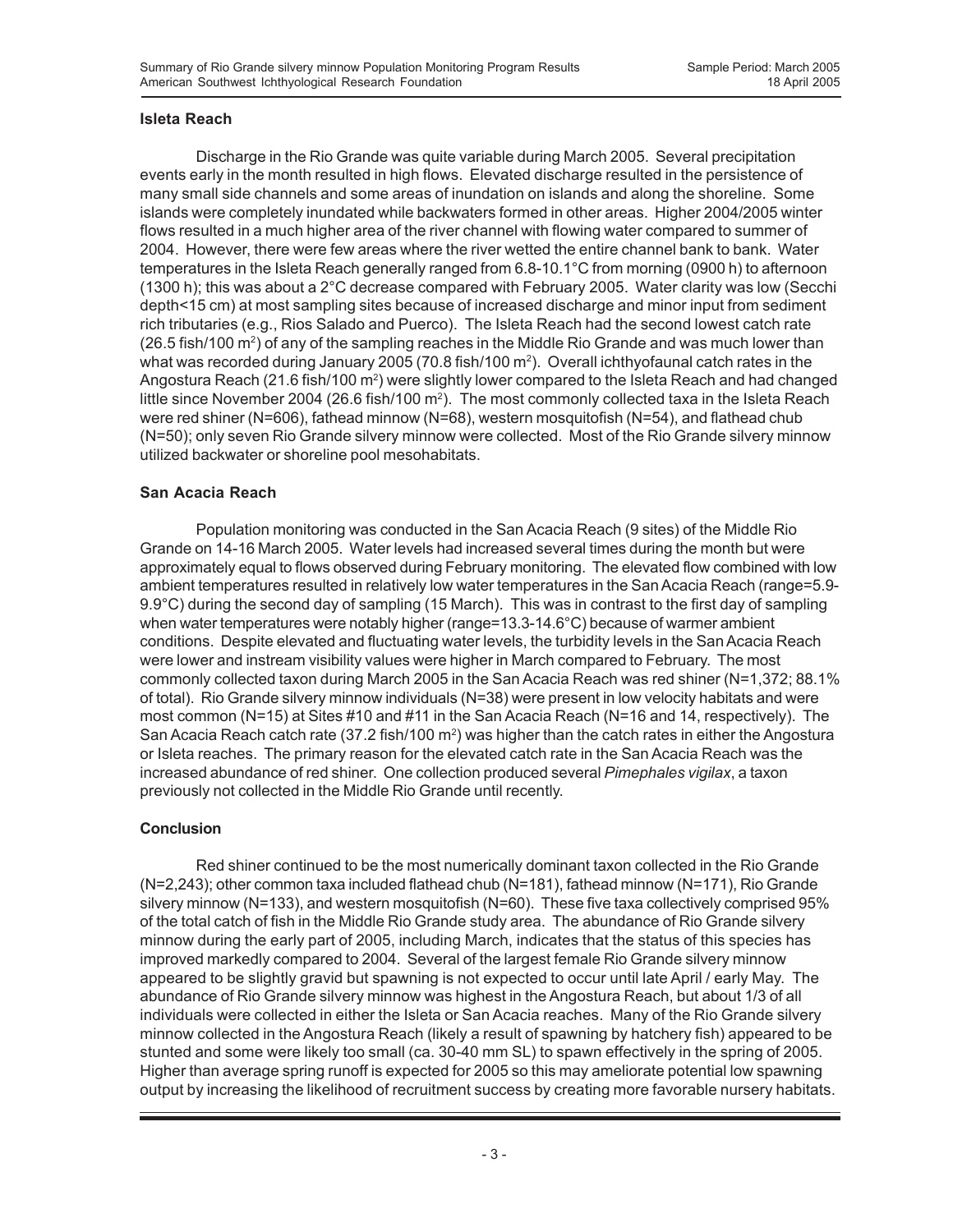

Figure 1. Map of the study area and sampling localities (numbered) for the 2005 Rio Grande silvery minnow population monitoring program. Sampling locality information that correspond with the numbered localities are provided in Appendix A (Table A-1).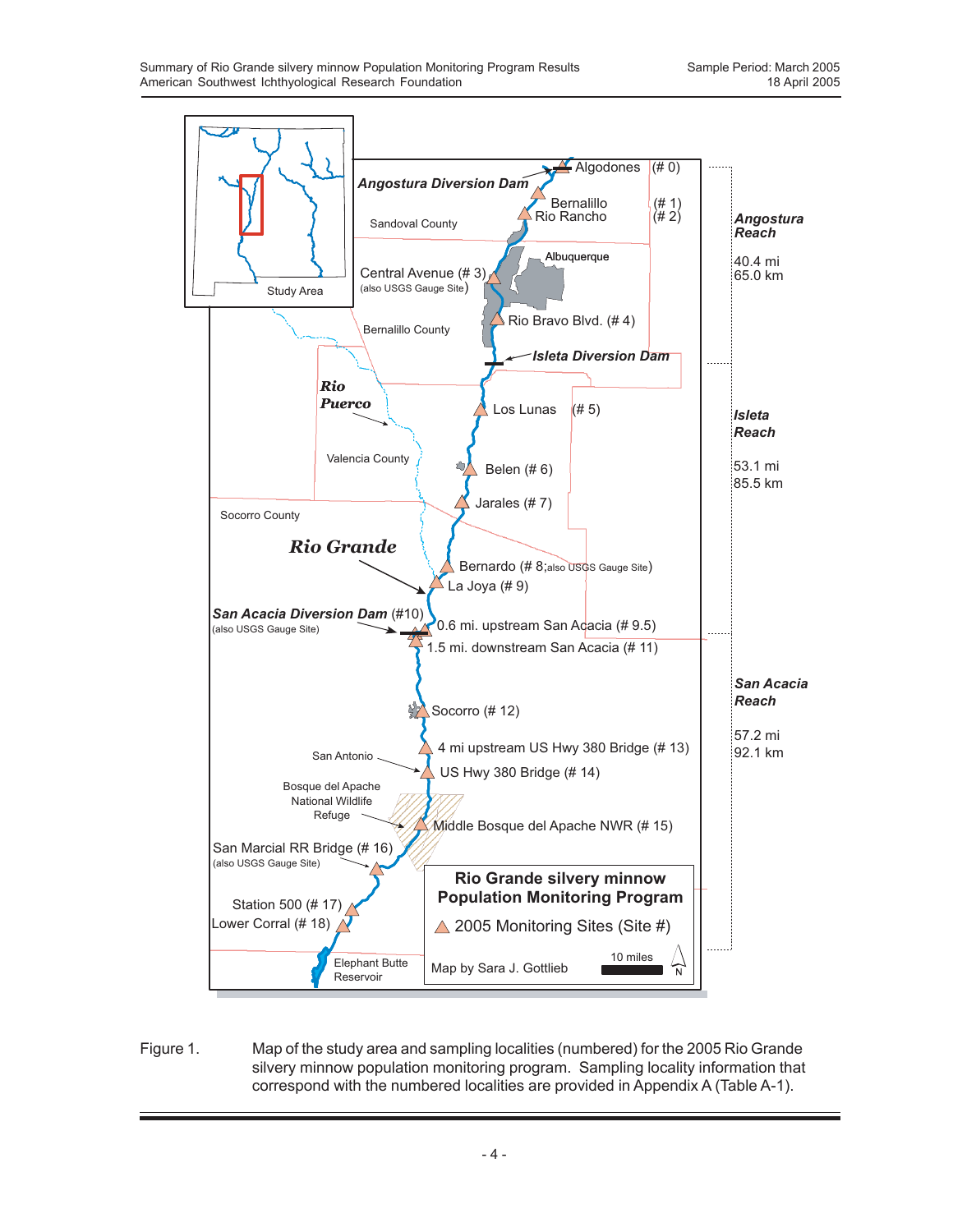

Figure 2. Discharge in the Rio Grande from January 2004 through March 2005 as recorded at seven U. S. Geological Survey (USGS) gauge stations. The Otowi Bridge gauge site is outside of the study area (ca. 25.5 river miles upstream of Cochiti Dam) and provided for reference. Discharge data are provisional and subject to change. \*Note: Bernardo discharge data (USGS 08332010) became temporarily unavailable on 13 January 2005 and data collection is now discontinued at that gauge.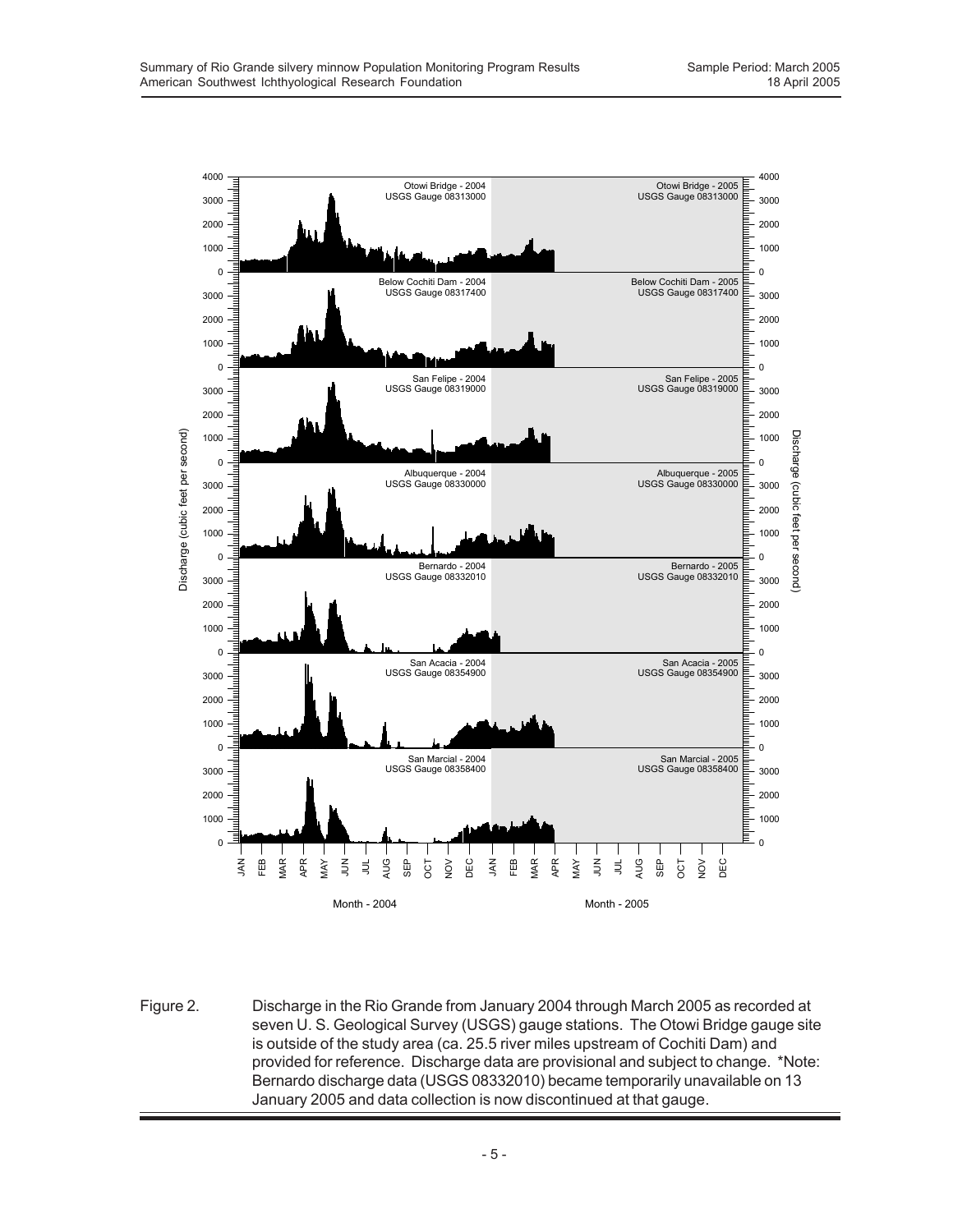#### Table 1. Scientific and common names and species codes of fish collected in the Middle Rio Grande during the 1999-2004 Rio Grande silvery minnow population monitoring program.

| <b>Scientific Name</b>                                 | <b>Common Name</b>          | Code                                      |
|--------------------------------------------------------|-----------------------------|-------------------------------------------|
| <b>Order Clupeiformes</b>                              |                             |                                           |
| Family Clupeidae                                       | herrings                    |                                           |
|                                                        |                             | (GZS)                                     |
| Order Cypriniformes                                    |                             |                                           |
| <b>Family Cyprinidae</b>                               | carps and minnows           |                                           |
|                                                        |                             | (RDS)<br>(CCA)                            |
|                                                        |                             | (RGC)                                     |
|                                                        | silvery minnow <sup>1</sup> | (RGM)<br>(FHM)<br>(BHM)<br>(FHC)<br>(LND) |
| <b>Family Catostomidae</b>                             | suckers                     |                                           |
|                                                        |                             | (RCS)<br>(WHS)<br>(SMB)                   |
| <b>Order Siluriformes</b><br>Family Ictaluridae        | North American catfishes    |                                           |
|                                                        |                             | (BBH)<br>(YBH)<br>(CCT)<br>(FCT)          |
| <b>Order Salmoniformes</b><br><b>Family Salmonidae</b> | trouts and salmons          |                                           |
|                                                        |                             | (BNT)                                     |
| Order Cyprinodontiformes<br><b>Family Poeciliidae</b>  | livebearers                 |                                           |
|                                                        |                             | (MOS)                                     |

<sup>1</sup> focal taxa represent the most abundant species present in recent Middle Rio Grande collections and species illustrated in monthly plots of data.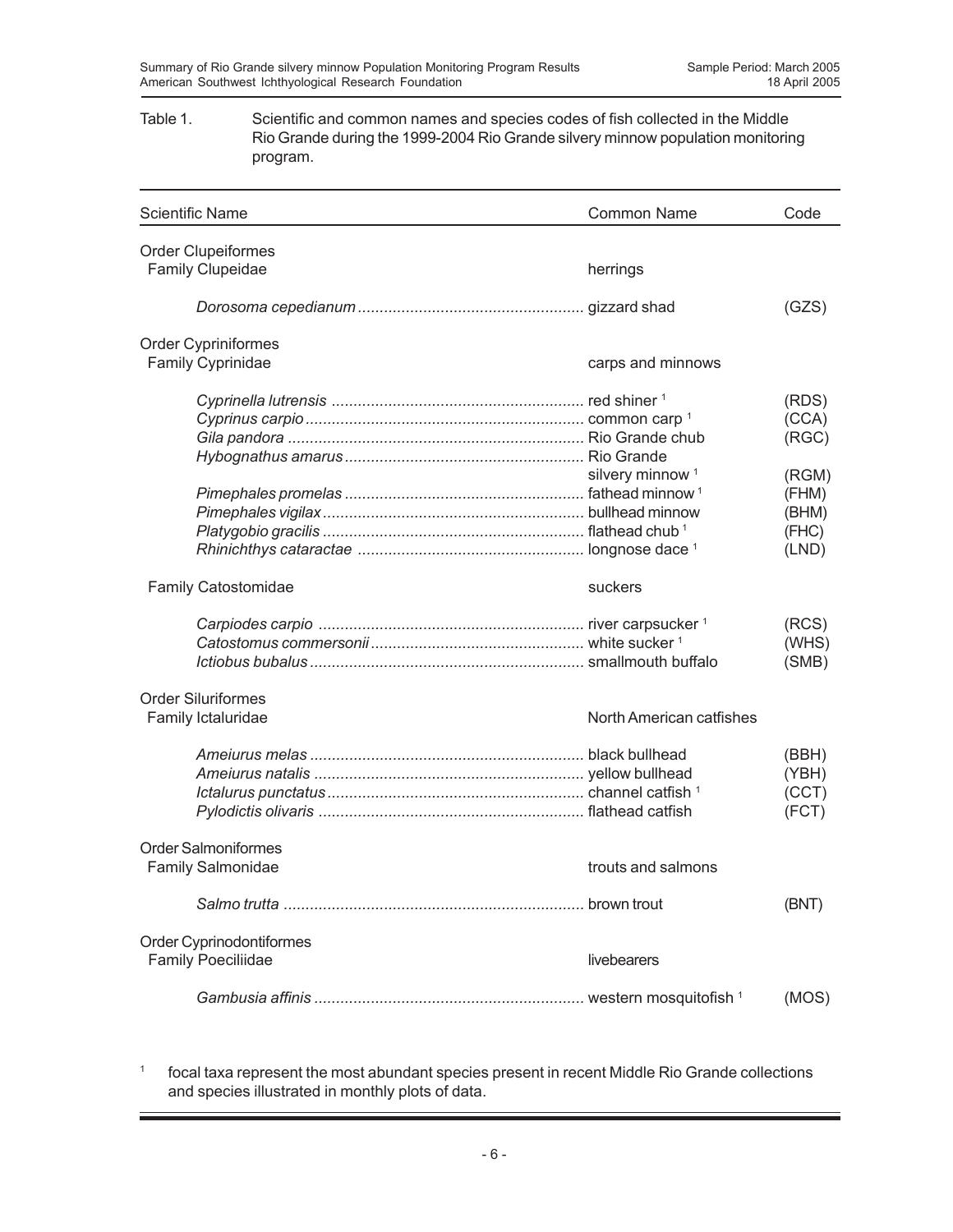#### Table 1. Scientific and common names and species codes of fish collected in the Middle Rio Grande during the 1999-2004 Rio Grande silvery minnow population monitoring program (continued).

| <b>Scientific Name</b>                                   | <b>Common Name</b> | Code                                      |
|----------------------------------------------------------|--------------------|-------------------------------------------|
| <b>Order Perciformes</b><br><b>Family Percichthyidae</b> | temperate basses   |                                           |
|                                                          |                    | (WHB)                                     |
| <b>Order Perciformes</b><br><b>Family Centrarchidae</b>  | sunfishes          |                                           |
|                                                          |                    | (GNS)<br>(BGL)<br>(LMB)<br>(WCR)<br>(BCR) |
| Family Percidae                                          | perches            |                                           |
|                                                          |                    | (YWP)<br>(WLE)                            |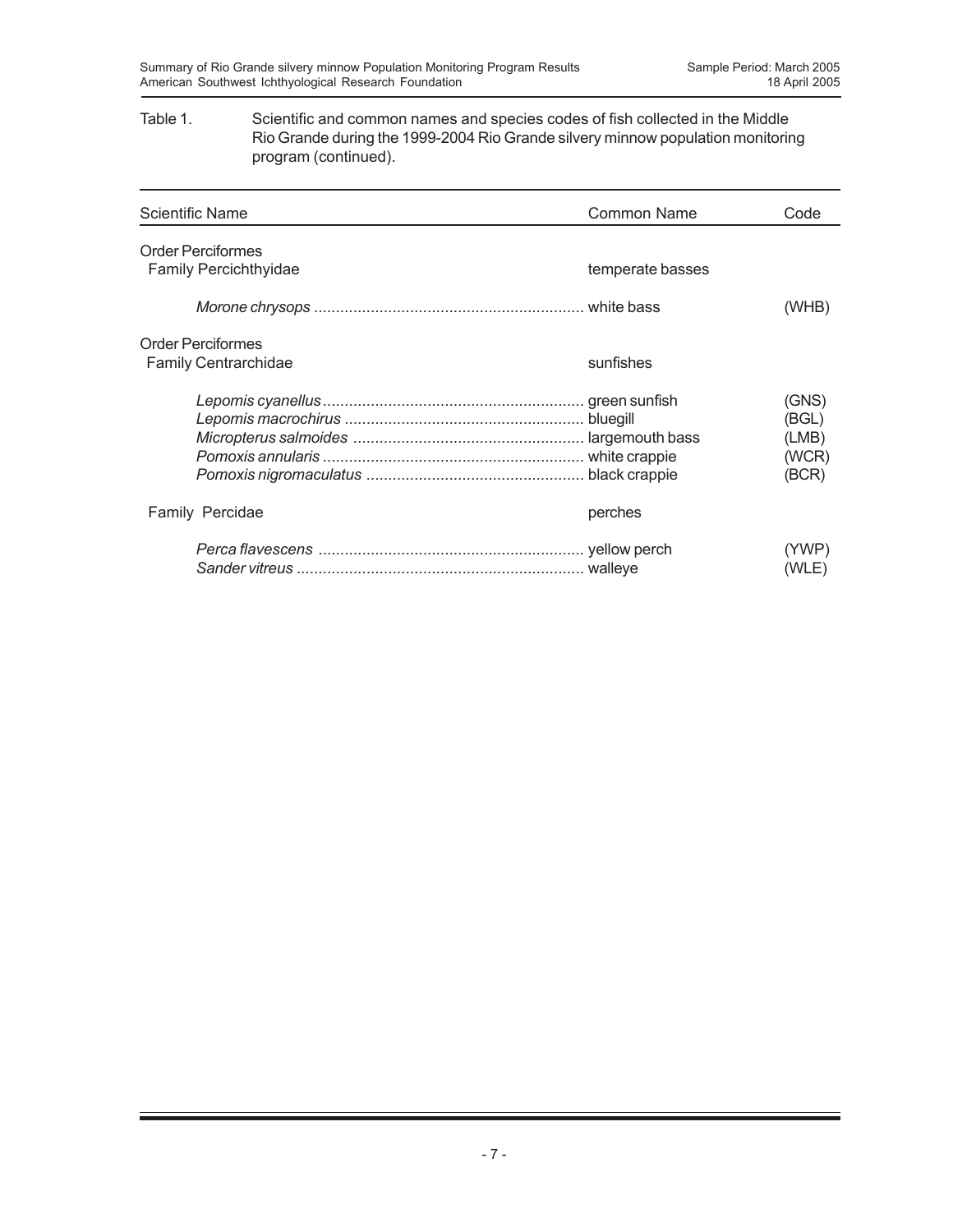#### Table 2. Summary of the March 2005 Rio Grande silvery minnow population monitoring program results (species list is based on fish collected from 1999-2004).

|                                              | <b>RESIDENCE</b>         | <b>TOTAL NUMBER</b> | PERCENT (%) | FREQUENCY OF            | % FREQUENCY             |
|----------------------------------------------|--------------------------|---------------------|-------------|-------------------------|-------------------------|
| <b>SPECIES</b>                               | STATUS <sup>1</sup>      | OF SPECIMENS        | OF TOTAL    | OCCURRENCE <sup>2</sup> | OCCURRENCE <sup>2</sup> |
|                                              |                          |                     |             |                         |                         |
| <b>HERRINGS</b><br>gizzard shad              | $\overline{\phantom{a}}$ |                     |             |                         |                         |
|                                              |                          |                     |             |                         |                         |
| <b>CARPS AND MINNOWS</b>                     |                          |                     |             |                         |                         |
| red shiner                                   | N                        | 2,243               | 76.42       | 20                      | 100                     |
| common carp                                  | $\overline{\phantom{a}}$ | 3                   |             | 1                       | 5                       |
| Rio Grande chub<br>Rio Grande silvery minnow | N<br>N                   | 133                 | 4.53        | 13                      | 65                      |
| fathead minnow                               | N                        | 171                 | 5.83        | 13                      | 65                      |
| bullhead minnow                              | $\mathbf{I}$             | 4                   | 0.14        | 1                       | 5                       |
| flathead chub                                | ${\sf N}$                | 181                 | 6.17        | 9                       | 45                      |
| longnose dace                                | N                        | 20                  | 0.68        | $\overline{\mathbf{c}}$ | 10                      |
| <b>SUCKERS</b>                               |                          |                     |             |                         |                         |
| river carpsucker                             | N                        | 41                  | 1.40        | 12                      | 60                      |
| white sucker                                 | $\overline{\phantom{a}}$ | 43                  | 1.47        | 4                       | 20                      |
| smallmouth buffalo                           | N                        |                     |             |                         |                         |
| <b>BULLHEAD CATFISHES</b>                    |                          |                     |             |                         |                         |
| black bullhead                               |                          |                     |             |                         |                         |
| yellow bullhead<br>channel catfish           |                          | 35                  | 1.19        | 10                      | 50                      |
| flathead catfish                             |                          |                     |             |                         |                         |
| <b>TROUTS</b>                                |                          |                     |             |                         |                         |
| brown trout                                  | $\mathbf{I}$             |                     |             |                         |                         |
|                                              |                          |                     |             |                         |                         |
| <b>LIVEBEARERS</b>                           |                          |                     |             |                         |                         |
| western mosquitofish                         | I                        | 60                  | 2.04        | 10                      | 50                      |
| <b>TEMPERATE BASSES</b>                      |                          |                     |             |                         |                         |
| white bass                                   | I                        |                     |             |                         |                         |
| <b>SUNFISHES</b>                             |                          |                     |             |                         |                         |
| green sunfish                                | $\mathbf{I}$             |                     |             |                         |                         |
| bluegill                                     | N                        |                     |             |                         |                         |
| largemouth bass<br>white crappie             | I                        |                     |             | $\mathbf{1}$            | $\overline{5}$          |
| black crappie                                |                          |                     |             |                         |                         |
|                                              |                          |                     |             |                         |                         |
| <b>PERCHES</b><br>yellow perch               | I                        |                     |             |                         |                         |
| walleye                                      |                          |                     |             |                         |                         |
| <b>TOTAL</b>                                 |                          | 2,935               |             |                         |                         |
|                                              |                          |                     |             |                         |                         |

 $1$  N = native; I = introduced

2 Frequency and % frequency of occurrence are based on n=20 sample sites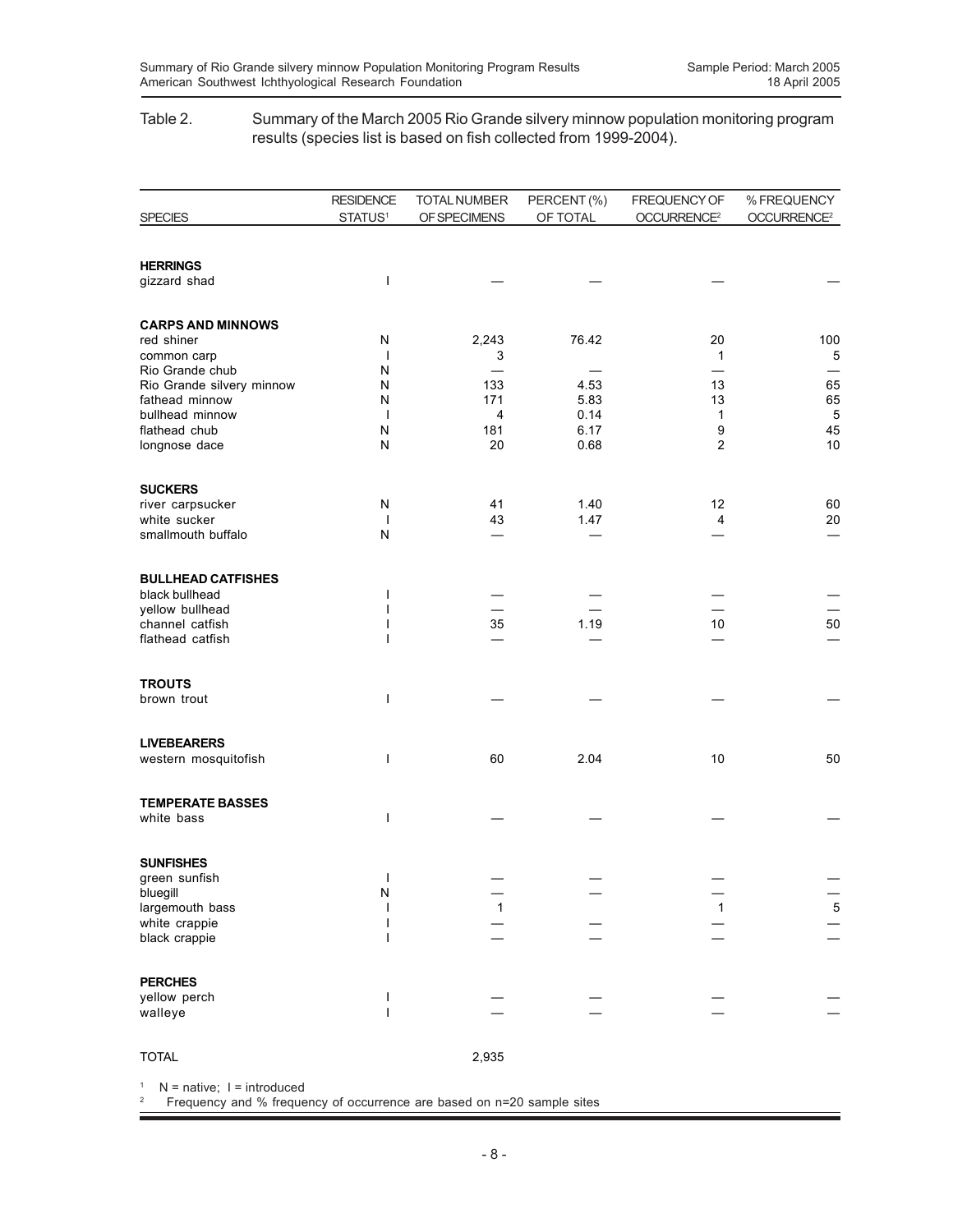|                                                                                                                                                                              | program results (species list based on fish collected from 1999-2004).                                  |                                              |                                                                            |                              |             |             |             |             |                                 |             |             |                                  |                                            |
|------------------------------------------------------------------------------------------------------------------------------------------------------------------------------|---------------------------------------------------------------------------------------------------------|----------------------------------------------|----------------------------------------------------------------------------|------------------------------|-------------|-------------|-------------|-------------|---------------------------------|-------------|-------------|----------------------------------|--------------------------------------------|
| <b>SPECIES</b>                                                                                                                                                               | J<br>Α<br>N                                                                                             | F<br>$\mathsf E$<br>B                        | M<br>Α<br>R                                                                | Α<br>$\sf P$<br>$\mathsf{R}$ | M<br>Α<br>Υ | J<br>U<br>N | J<br>U<br>L | Α<br>U<br>G | $\mathbf S$<br>$\mathsf E$<br>P | O<br>C<br>T | N<br>O<br>V | D<br>$\mathsf E$<br>$\mathsf{C}$ | Τ<br>$\circ$<br>$\top$<br>A<br>L           |
| <b>HERRINGS</b><br>gizzard shad                                                                                                                                              |                                                                                                         |                                              |                                                                            |                              |             |             |             |             |                                 |             |             |                                  |                                            |
| <b>CARPS AND MINNOWS</b><br>red shiner<br>common carp<br>Rio Grande chub<br>Rio Grande silvery minnow<br>fathead minnow<br>bullhead minnow<br>flathead chub<br>longnose dace | 2,760<br>3<br>$\overline{\phantom{0}}$<br>248<br>356<br>$\overline{\phantom{0}}$<br>112<br>$\mathbf{1}$ | 3<br>330<br>144<br>$\mathbf{1}$<br>187<br>14 | 935 2,243<br>3<br>$\overline{\phantom{0}}$<br>133<br>171<br>4<br>181<br>20 |                              |             |             |             |             |                                 |             |             |                                  | 5,938<br>9<br>711<br>671<br>5<br>480<br>35 |
| <b>SUCKERS</b><br>river carpsucker<br>white sucker<br>smallmouth buffalo                                                                                                     | 19<br>16                                                                                                | 20<br>59                                     | 41<br>43                                                                   |                              |             |             |             |             |                                 |             |             |                                  | 80<br>118                                  |
| <b>BULLHEAD CATFISHES</b><br>black bullhead<br>yellow bullhead<br>channel catfish<br>flathead catfish                                                                        | $\,6\,$                                                                                                 | $\overline{c}$<br>49                         | 35                                                                         |                              |             |             |             |             |                                 |             |             |                                  | $\overline{c}$<br>90                       |
| <b>TROUTS</b><br>brown trout                                                                                                                                                 |                                                                                                         |                                              |                                                                            |                              |             |             |             |             |                                 |             |             |                                  |                                            |
| <b>LIVEBEARERS</b><br>western mosquitofish                                                                                                                                   | 64                                                                                                      | 146                                          | 60                                                                         |                              |             |             |             |             |                                 |             |             |                                  | 270                                        |
| <b>TEMPERATE BASSES</b><br>white bass                                                                                                                                        |                                                                                                         |                                              |                                                                            |                              |             |             |             |             |                                 |             |             |                                  |                                            |
| <b>SUNFISHES</b><br>green sunfish<br>bluegill<br>largemouth bass<br>white crappie<br>black crappie                                                                           | $\mathbf{1}$                                                                                            | $\mathbf{1}$                                 | $\overline{1}$                                                             |                              |             |             |             |             |                                 |             |             |                                  | $\begin{array}{c} 2 \\ 1 \end{array}$      |
| <b>PERCHES</b><br>yellow perch<br>walleye                                                                                                                                    |                                                                                                         |                                              |                                                                            |                              |             |             |             |             |                                 |             |             |                                  |                                            |
| <b>TOTAL</b>                                                                                                                                                                 | 3,586 1,891 2,935                                                                                       |                                              |                                                                            |                              |             |             |             |             |                                 |             |             |                                  | 8,412                                      |

# Table 3. Summary of the monthly 2005 Rio Grande silvery minnow population monitoring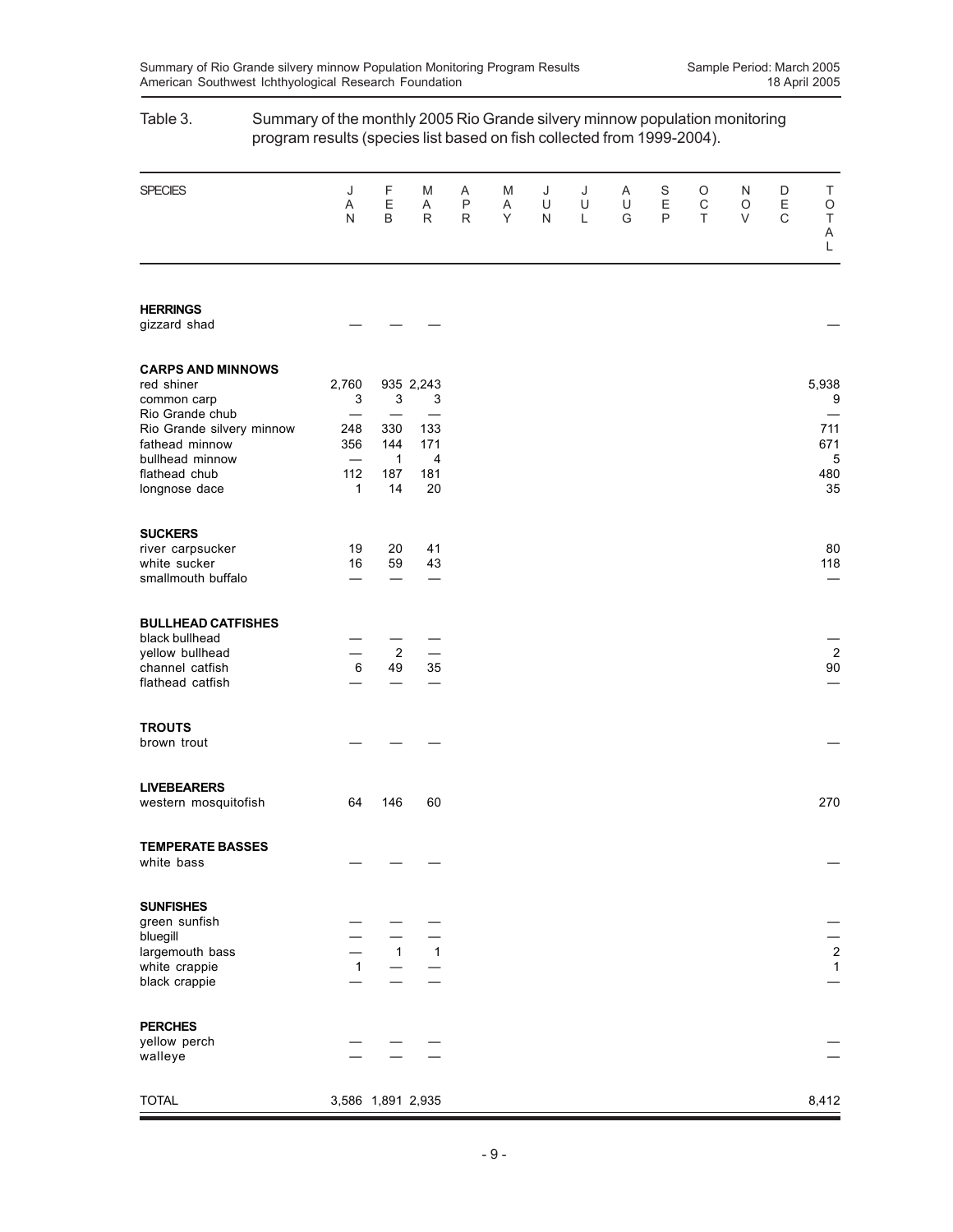## Table 4. Summary of the monthly catch or Rio Grande silvery minnow, by site and reach, during the 2005 Rio Grande silvery minnow population monitoring program. Numerals in pararenthesis are the number of silvery minnow in a site collection that were marked (subset of the total). REACH J F M A M J J A S O N D T Site Number A E A P A U U U E C O E O Site Name N B R R Y N L G P T V C T A L **ANGOSTURA REACH 0 Angostura Dam — 0** 0 **— 1 Bernalillo 20 68** 36 **124 2 Rio Rancho 147(4) 137(8)** 25 **309 3 Central Ave (Abq) 4 Rio Bravo (Abq) 4(1) 19(7)** 15 **38** *Angostura Reach Total 178 288 88 554* **ISLETA REACH 5 Los Lunas 3 11** 2 **16 6 Belen 1 4** 3 **8 7 Jarales 30 0** 0 **30 8 US Hwy 60 Bernardo 8 1** 1 **10 9 South of Bernardo 5 2** 1 **8 9.5 North of San Acacia 1 0** 0 **1** *Isleta Reach Total 48 18 7 73* **SAN ACACIA REACH 10 San Acacia Dam 3 0** 16 **19 11 S of San Acacia 13 15** 14 **42 12 Socorro 3 0** 1 **4 13 North of US Hwy 380 — 6** 0 **6 14 US Hwy 380 1 0** 0<br> **15 Bosque del Apache 2** - 0<br> **16 San Marcial** - 1<br> **17 South of San Marcial** - - 0 **15 Bosque del Apache** 2 — 0 <br> **16 San Marcial** — 1 <br> **17 South of San Marcial** — 0 <br> **18 South of San Marcial** — 3 6 <br> **18 South of San Marcial** — 3 6 **16 San Marcial — —** 1 **1 17 South of San Marcial — —** 0 **— 18 South of San Marcial** *San Acacia Reach Total 22 24 38 84* **MONTHLY TOTALS 248 330 133 711** J FMA MJ J ASO ND T AEAP AUU UEC OE O NBRR YNL GPT VC T A L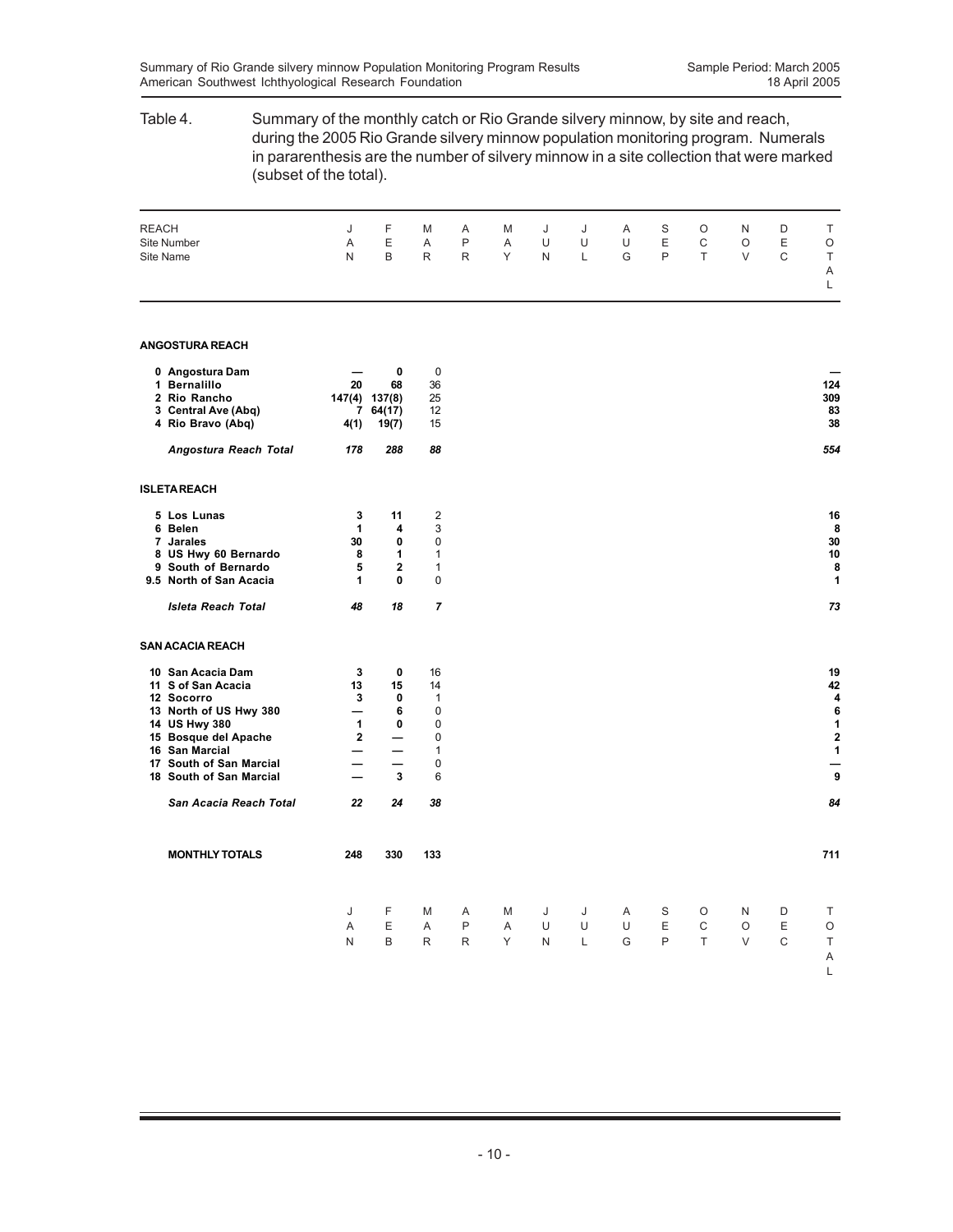

Figure 3. Catch rates, for the 10 focal species, by river reach during March 2005 at Rio Grande silvery minnow population monitoring program collection sites (see Table A-1 for fish species codes). An arrow indicates the Rio Grande silvery minnow (RGM) histogram bar.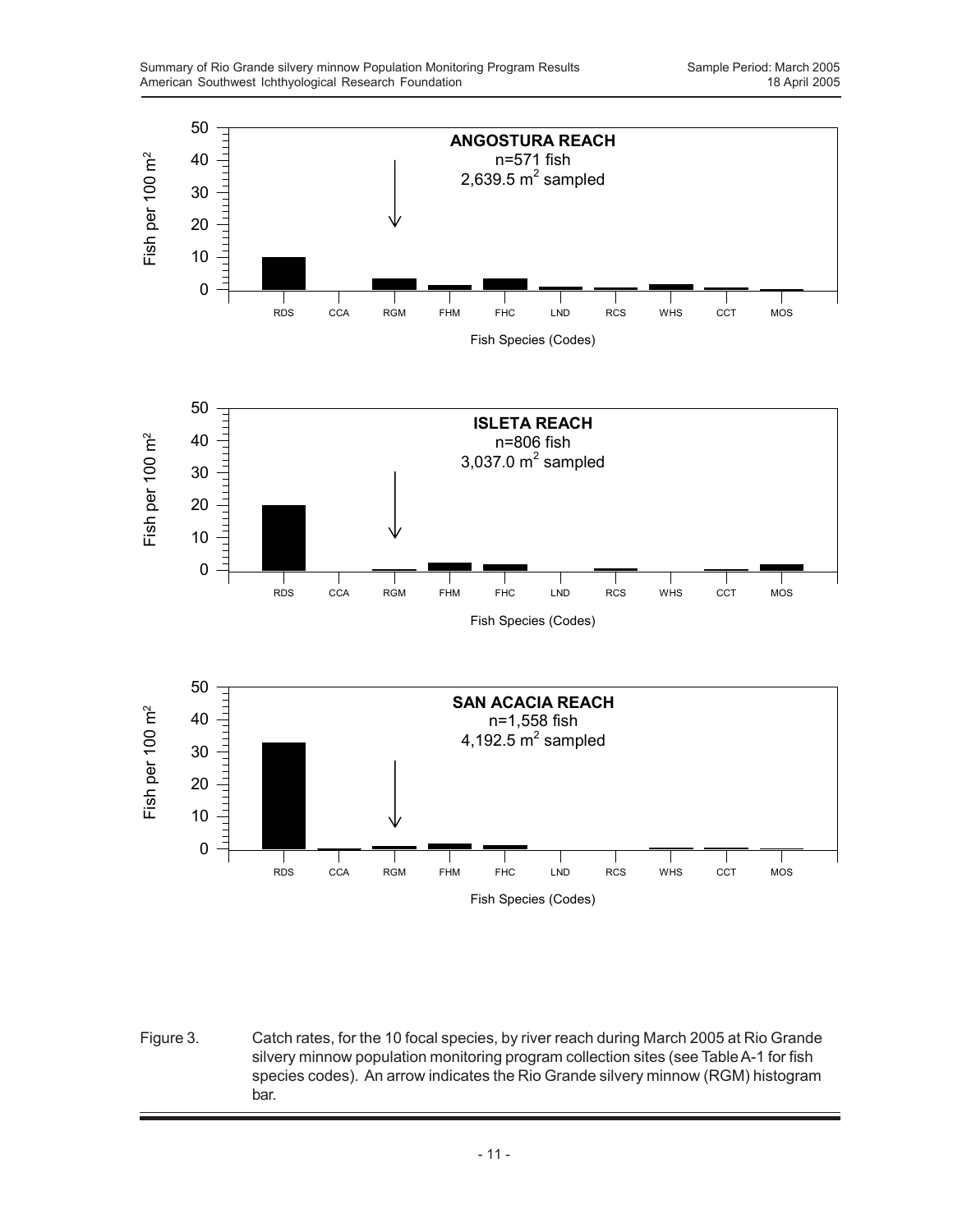

Figure 4. Catch rates for ten focal species (upper graph\*), including Rio Grande silvery minnow, (RGM; lower graph\*) during March 2005 at Rio Grande silvery minnow population monitoring program collection sites (see Table A-1 for fish species codes).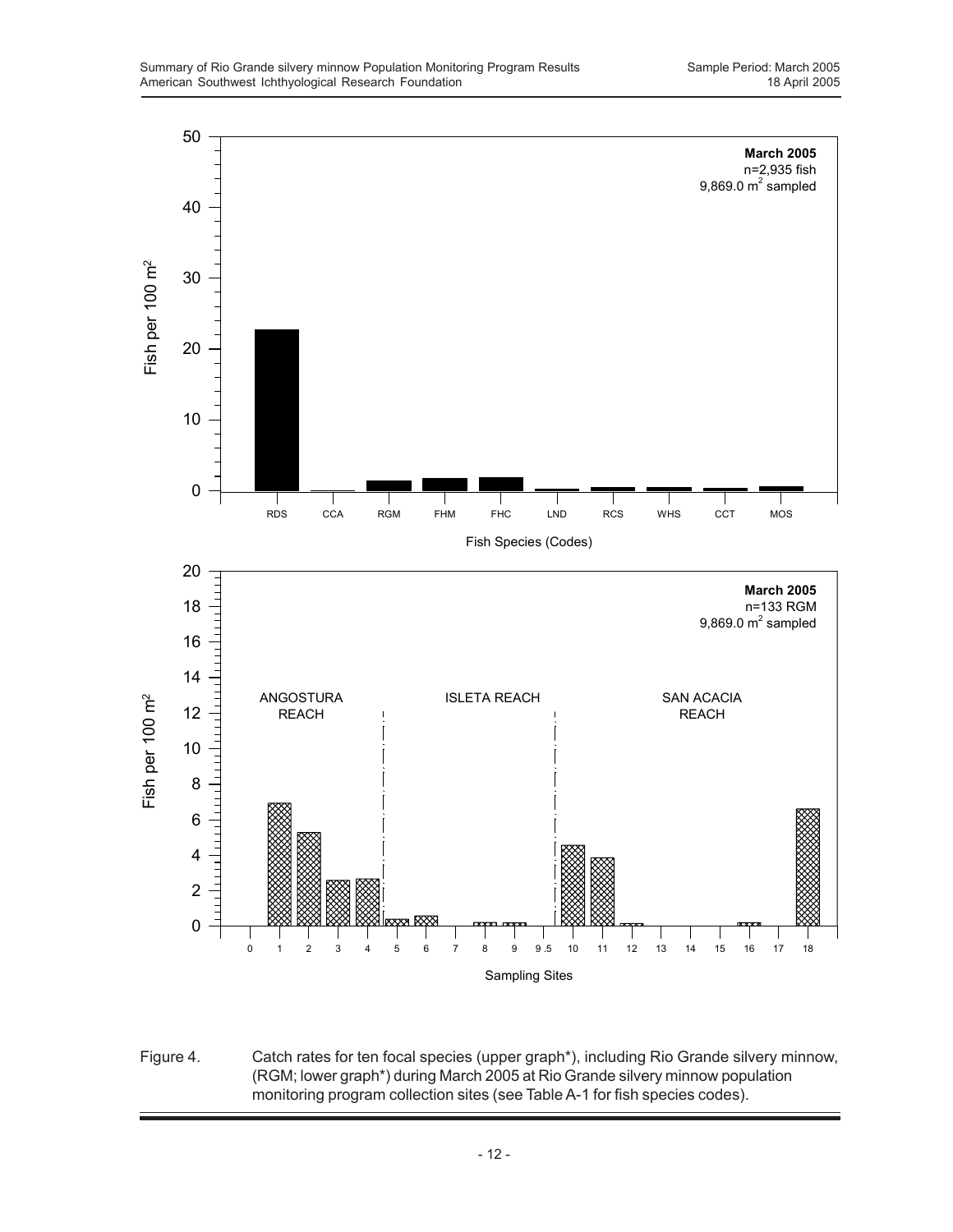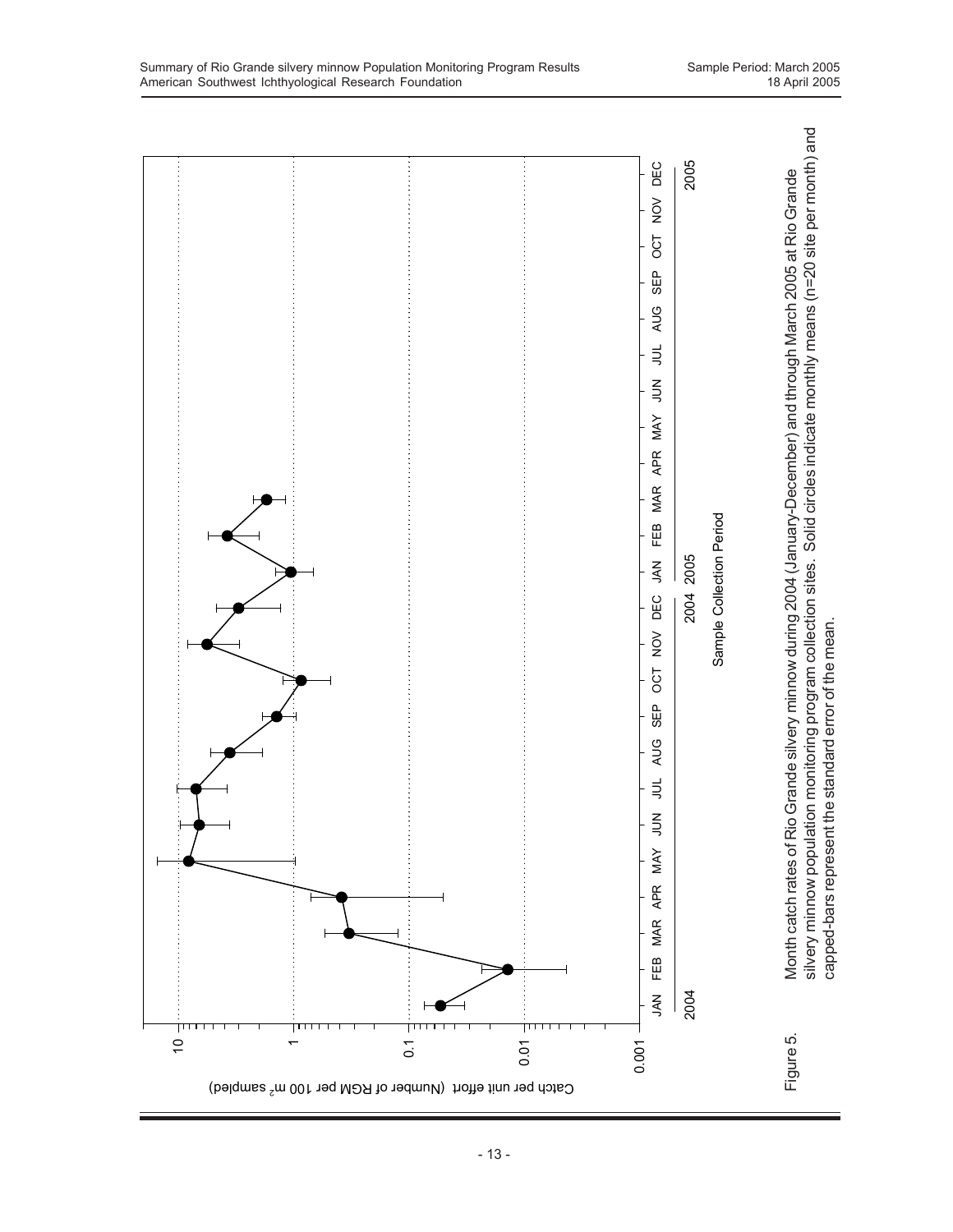## APPENDIX A.

Collection localities of the 2005 Rio Grande silvery minnow population monitoring program.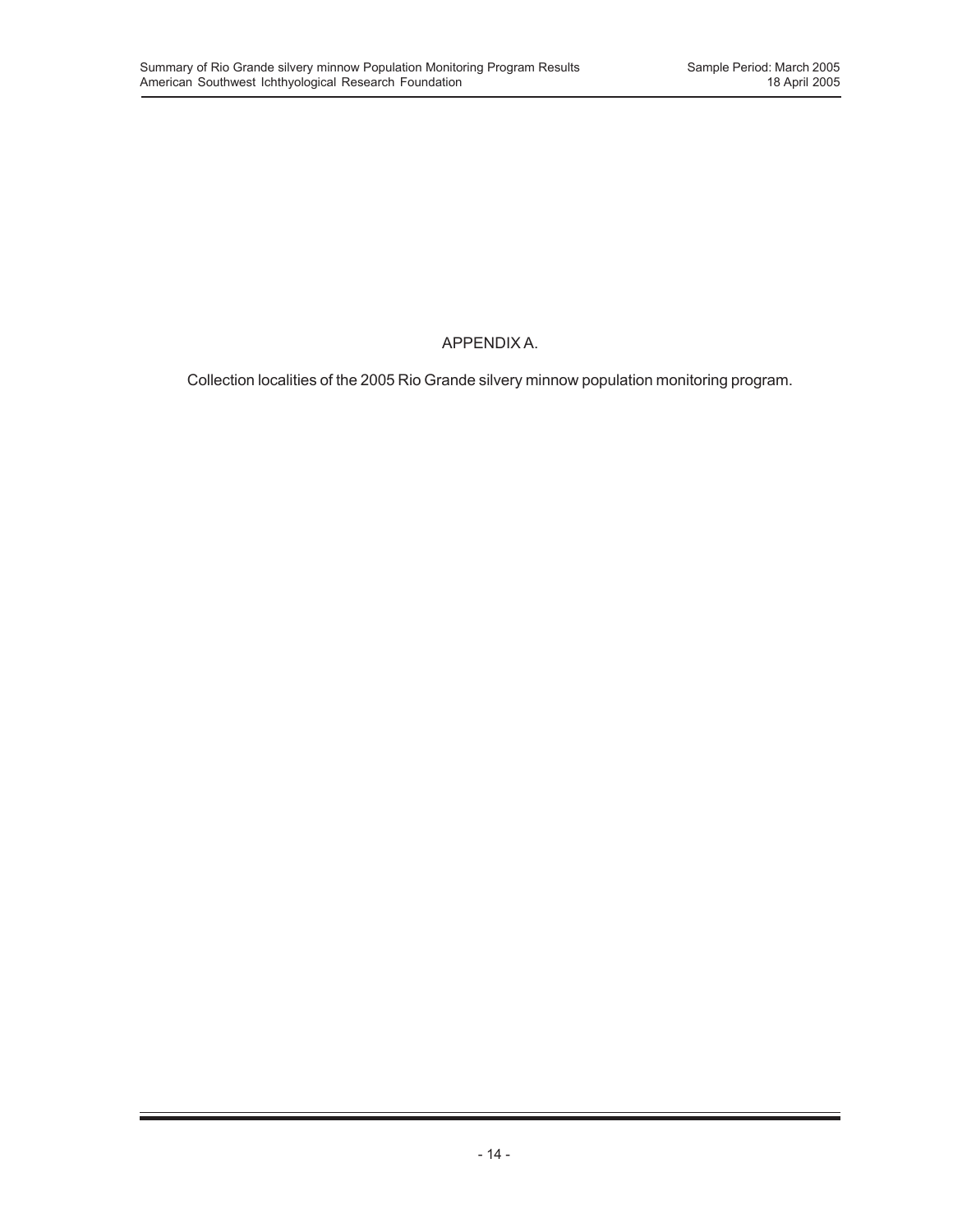#### Table A-1. Collection localities of the 2005 Rio Grande silvery minnow population monitoring program.

| Site # | Site Locality |
|--------|---------------|
|        |               |

#### **ANGOSTURA REACH SITES SITE #**

- 0 New Mexico, Sandoval County, Rio Grande, below Angostura Diversion Dam, Algodones. River Mile 209.7 SAN FELIPE PUEBLO QUADRANGLE 3916006 N 363811 E
- 1 New Mexico, Sandoval County, Rio Grande, at US Highway 550 bridge crossing, (formerly NM State Highway 44 bridge crossing), Bernalillo. River Mile 203.8 BERNALILLO QUADRANGLE 3909722 N 358543 E
- 2 New Mexico, Sandoval County, Rio Grande, ca. 4 miles downstream of US Highway 550 bridge crossing, at Rio Rancho Wastewater Treatment Plant, Rio Rancho. River Mile 200.0 BERNALILLO QUADRANGLE 3905355 N 354772 E
- 3 New Mexico, Bernalillo County, Rio Grande, at Central Avenue (US Highway 66) bridge crossing, Albuquerque. ALBUQUERQUE WEST QUADRANGLE 3884094 N 346840 E
- 4 New Mexico, Bernalillo County, Rio Grande, at Rio Bravo Boulevard bridge crossing, Albuquerque. River Mile 178.3 ALBUQUERQUE WEST QUADRANGLE 3877163 N 347554 E

#### **ISLETA REACH SITES SITE #**

- 5 New Mexico, Valencia County, Rio Grande, at Los Lunas (NM State Highway 49) bridge crossing, Los Lunas. River Mile 161.4 LOS LUNAS QUADRANGLE 3852531 N 342898 E
- 6 New Mexico, Valencia County, Rio Grande, ca. 1.0 miles upstream of NM State Highway 309/6 bridge crossing, Belen. River Mile 151.5 TOME QUADRANGLE 3837061 N 339972 E
- 7 New Mexico, Valencia County, Rio Grande, ca. 2.2 miles upstream of NM State Highway 346 bridge crossing (near Transwestern Natural Gas Pipeline crossing), Jarales. River Mile 143.2 VEGUITA QUADRANGLE 3827329 N 338136 E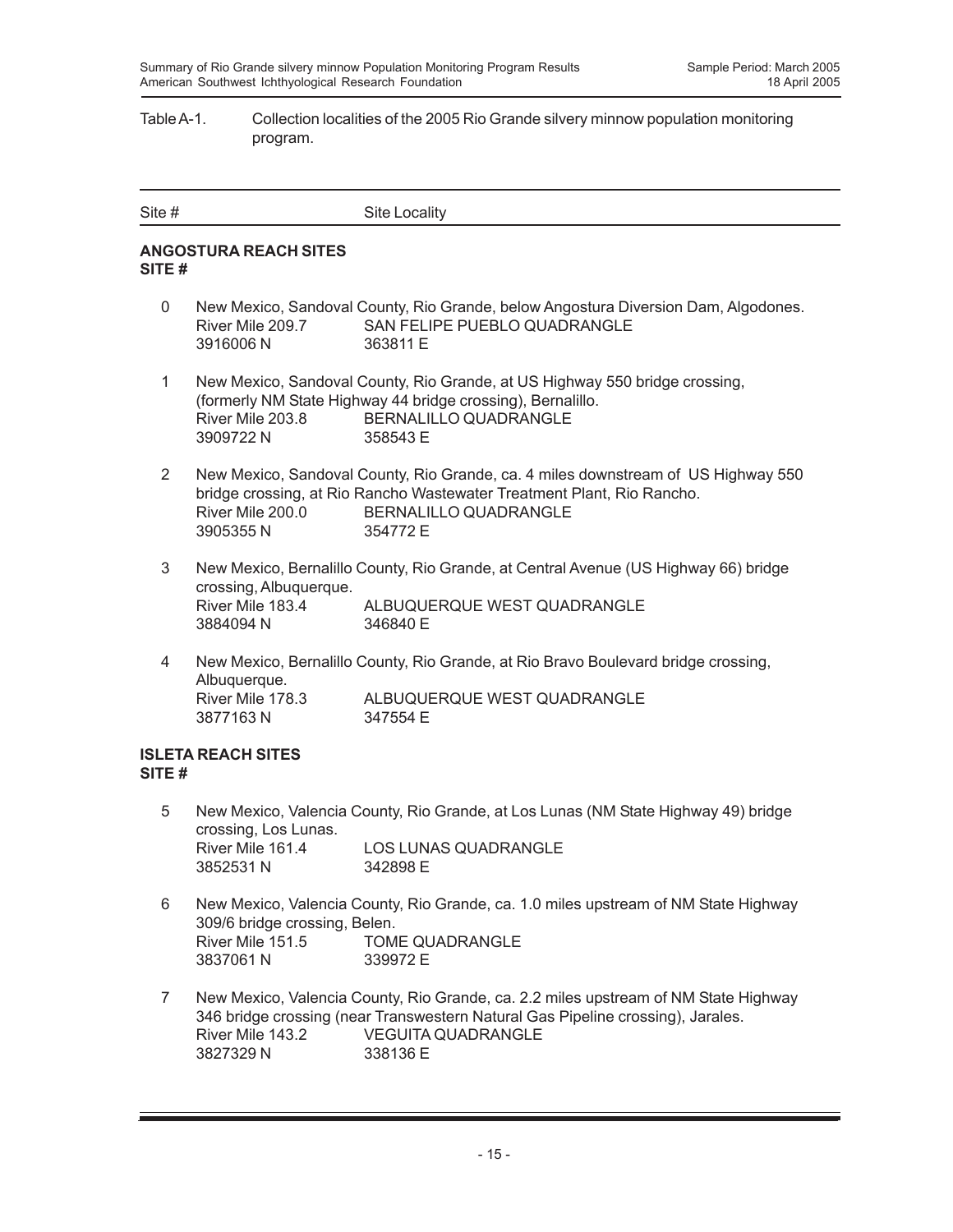#### Table A-1. Collection localities of the 2005 Rio Grande silvery minnow population monitoring program (continued).

| Site # | Site Locality |
|--------|---------------|
|        |               |

#### **ISLETA REACH SITES (continued) SITE #**

- 8 New Mexico, Socorro County, Rio Grande, at US Highway 60 bridge crossing, Bernardo. River Mile 130.6 ABEYTAS QUADRANGLE 3809726 N 334604 E
- 9 New Mexico, Socorro County, Rio Grande, ca. 3.5 miles downstream of US Highway 60 bridge crossing, La Joya. River Mile 127.0 ABEYTAS QUADRANGLE 3805229 N 331094 E
- 9.5 New Mexico, Socorro County, Rio Grande, ca. 0.6 miles upstream of San Acacia Diversion Dam, San Acacia. River Mile 116.8 LA JOYA QUADRANGLE 3792603 N 327902 E

#### **SAN ACACIA REACH SITES SITE #**

- 10 New Mexico, Socorro County, Rio Grande, directly below San Acacia Diversion Dam, San Acacia. River Mile 116.2 SAN ACACIA QUADRANGLE 3791977 N 326162 E
- 11 New Mexico, Socorro County, Rio Grande, ca. 1.5 miles downstream of San Acacia Diversion Dam, San Acacia. River Mile 114.6 LEMITAR QUADRANGLE 3790442 N 325263 E
- 12 New Mexico, Socorro County, Rio Grande, 0.5 miles upstream of the Low Flow Conveyance Channel bridge, east and upstream of Socorro Wastewater Treatment Plant, Socorro. River Mile 99.5 LOMA DE LAS CANAS QUADRANGLE 3771043 N 327097 E
- 13 New Mexico, Socorro County, Rio Grande, ca. 4.0 miles upstream of US Highway 380 bridge crossing, San Antonio. River Mile 91.7 SAN ANTONIO QUADRANGLE 3761283 N 328140 E
- 14 New Mexico, Socorro County, Rio Grande, at US Highway 380 bridge crossing, San Antonio.<br>River Mile 87.1 SAN ANTONIO QUADRANGLE 3754471 N 328914 F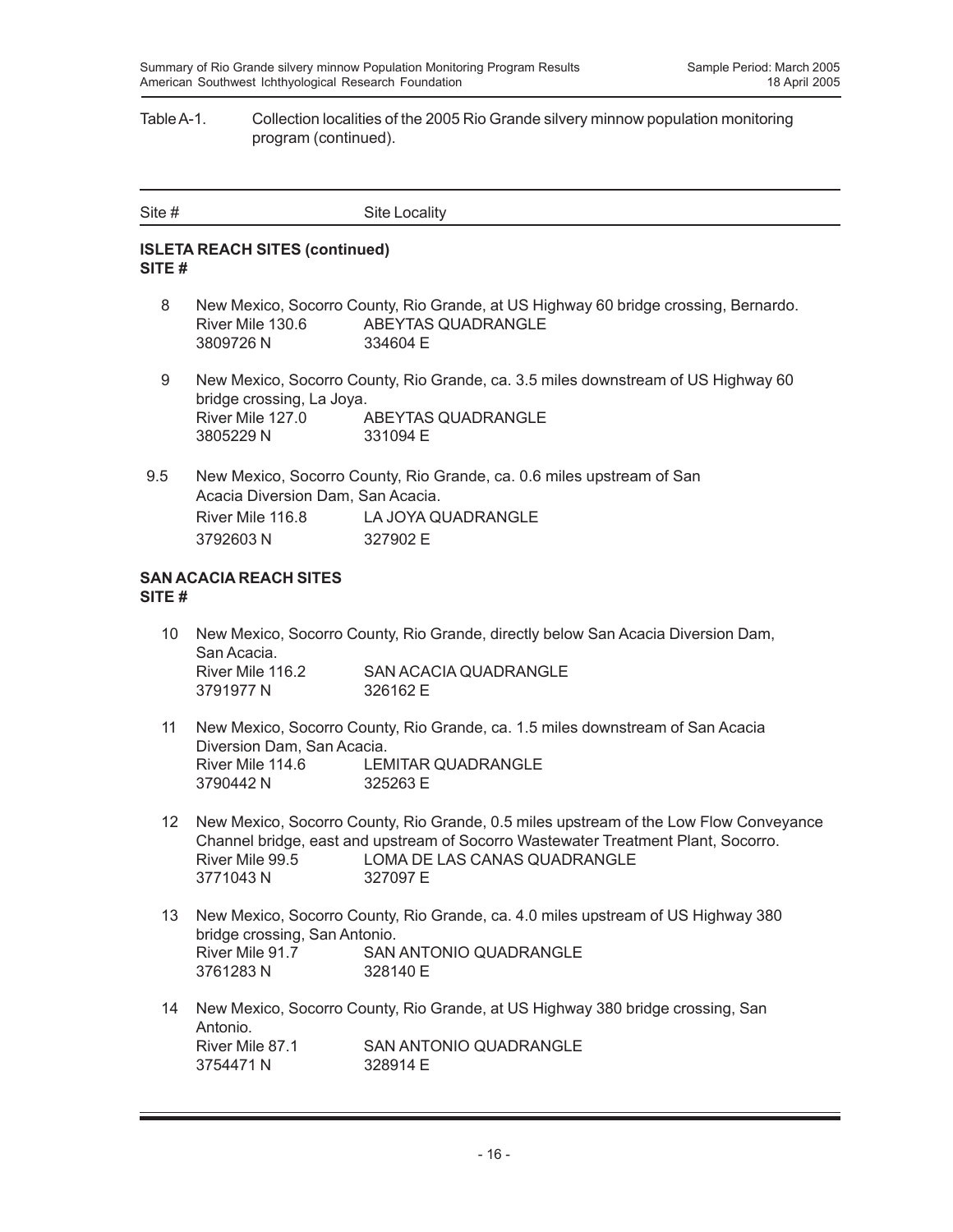#### Table A-1. Collection localities of the 2005 Rio Grande silvery minnow population monitoring program (continued).

| Site # | Site Locality |
|--------|---------------|

#### **SAN ACACIA REACH SITES (continued) SITE #**

- 15 New Mexico, Socorro County, Rio Grande, directly east of Bosque del Apache National Wildlife Refuge headquarters, San Antonio. River Mile 79.1 SAN ANTONIO, SE QUADRANGLE 3740839 N 327055 E
- 16 New Mexico, Socorro County, Rio Grande, at the San Marcial railroad crossing, San Marcial. River Mile 68.6 SAN MARCIAL QUADRANGLE 3728347 N 315284 E
- 17 New Mexico, Socorro County, Rio Grande, at its former confluence with the Low Flow Conveyance Channel and 16 miles downstream of the southern end of the Bosque del Apache National Wildlife Refuge, San Marcial. River Mile 60.5 PARAJE WELL QUADRANGLE 3718178 N 309487 E
- 18 New Mexico, Socorro County, Rio Grande, ca. 19 miles downstream of the southern end of the Bosque del Apache National Wildlife Refuge, San Marcial. River Mile 57.7 PARAJE WELL QUADRANGLE 3714740 N 307380 E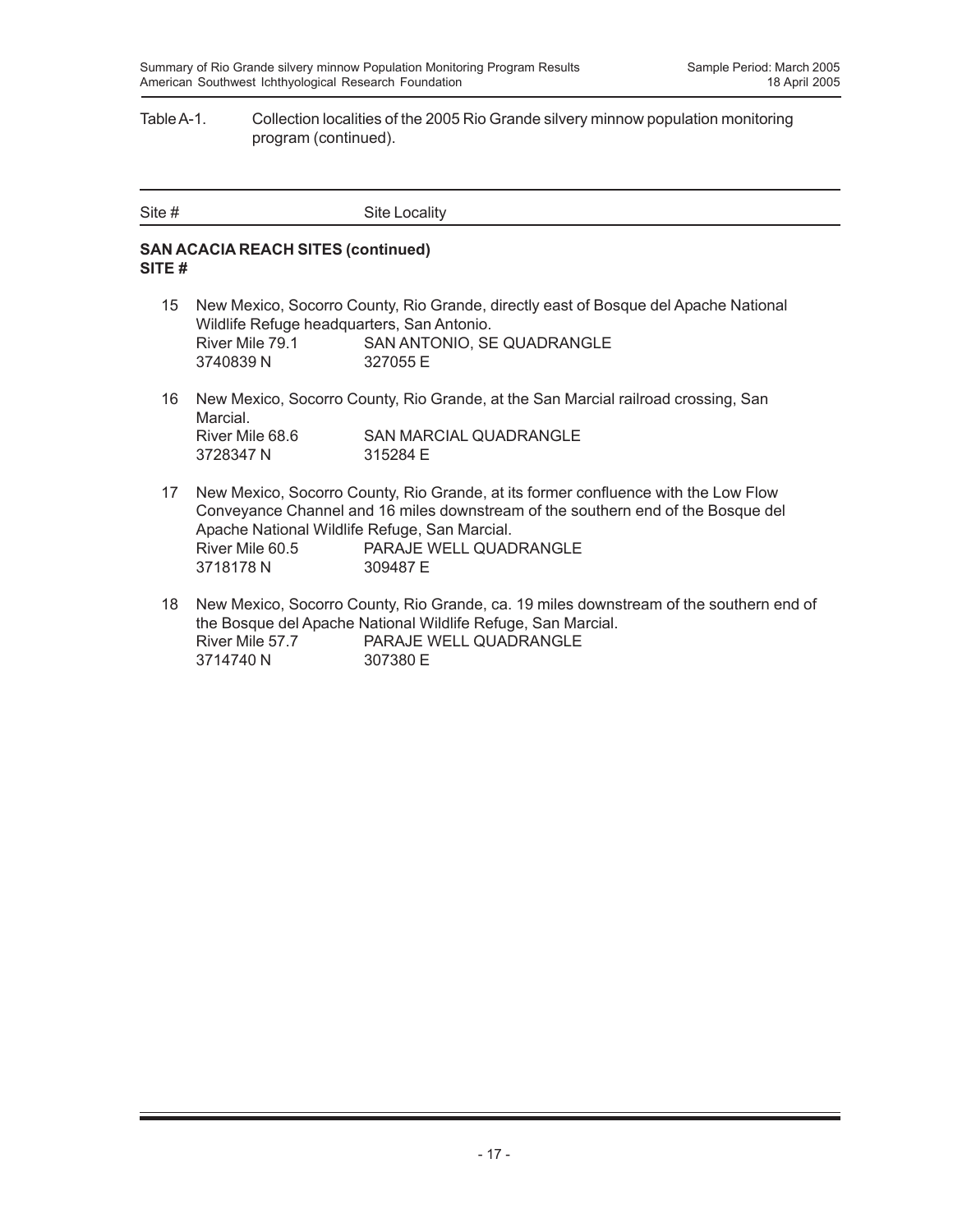## APPENDIX B.

Ichthyofaunal composition of the March 2005 Rio Grande silvery minnow population monitoring efforts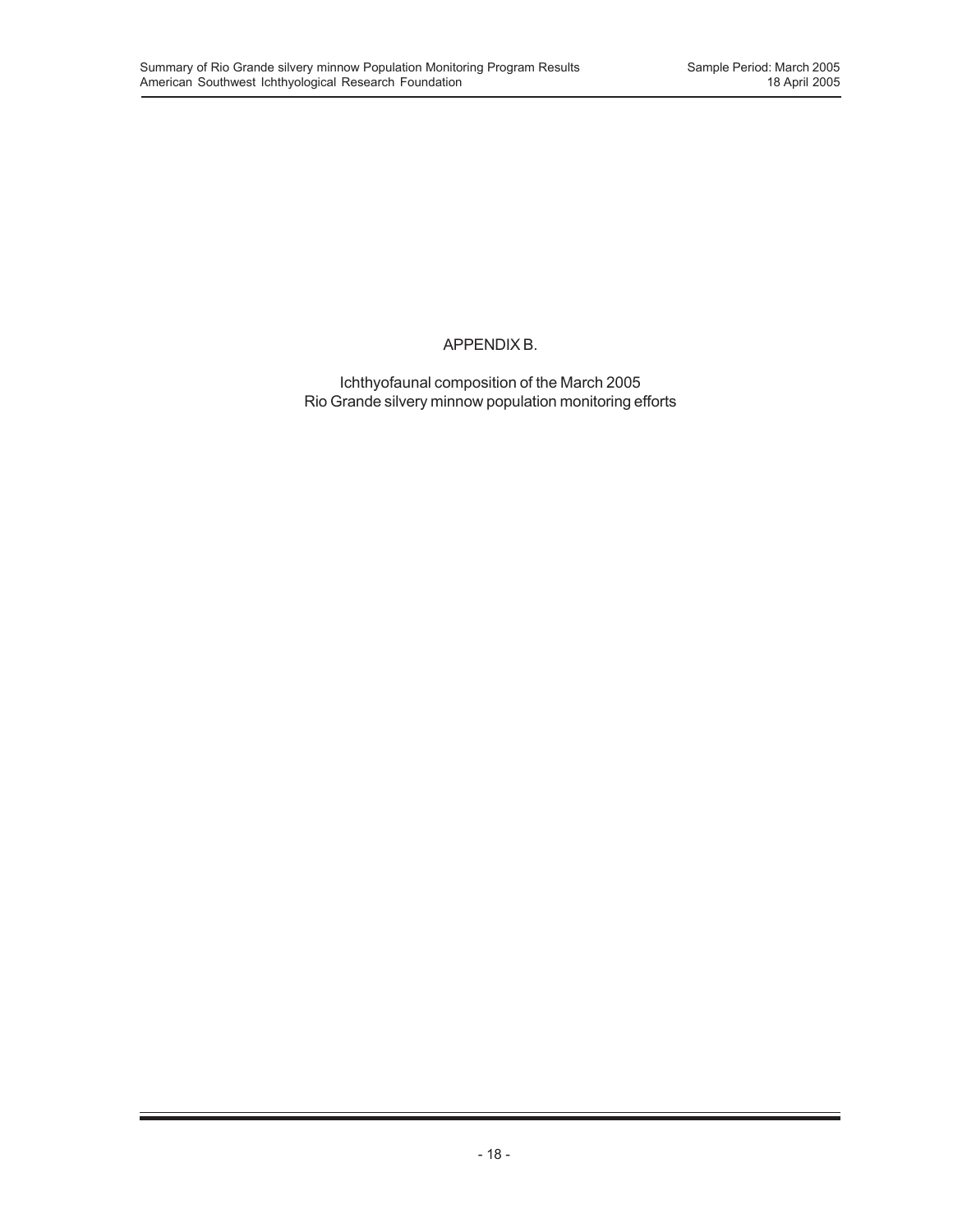|               | New Mexico: Sandoval Co., Rio Grande Drainage                              |                  |   |                |                             |
|---------------|----------------------------------------------------------------------------|------------------|---|----------------|-----------------------------|
|               | Rio Grande, directly below Angostura Diversion Dam, Algodones.             |                  |   | Site Number: 0 |                             |
| 18 March 2005 |                                                                            | <b>RKD05-061</b> |   |                | River Mile: 209.7           |
|               | UTM Easting: 363811 UTM Northing: 3916006 Zone: 13 Quad: San Felipe Pueblo |                  |   |                |                             |
|               | R.K. Dudley, W.H. Brandenburg, and M.A. Farrington                         |                  |   |                | Effort: $620.8 \text{ m}^2$ |
| <b>FAMILY</b> |                                                                            |                  | N |                |                             |
| 76            | Cyprinella lutrensis                                                       |                  |   |                |                             |

New Mexico: Sandoval Co., Rio Grande Drainage Rio Grande, at US HWY 550 (formerly NM State HWY 44) bridge crossing, Bernalillo. Site Number: 1 18 March 2005 **RKD05-062** River Mile: 203.8 UTM Easting: 358543 UTM Northing: 3909722 Zone: 13 Quad: Bernalillo R.K. Dudley, W.H. Brandenburg, and M.A. Farrington **Effort: 519.5 m<sup>2</sup> FAMILY N** 76 *Cyprinella lutrensis* 41

| 70 | <i>Cyprinena lutterisis</i> | 41 |
|----|-----------------------------|----|
| 76 | Hybognathus amarus*         | 36 |
| 76 | Pimephales promelas         | 11 |
| 76 | Platygobio gracilis         | 25 |
| 76 | Rhinichthys cataractae      | 17 |
| 81 | Catostomus commersoni       |    |
|    |                             |    |

*\* Hybognathus amarus* **by age class:**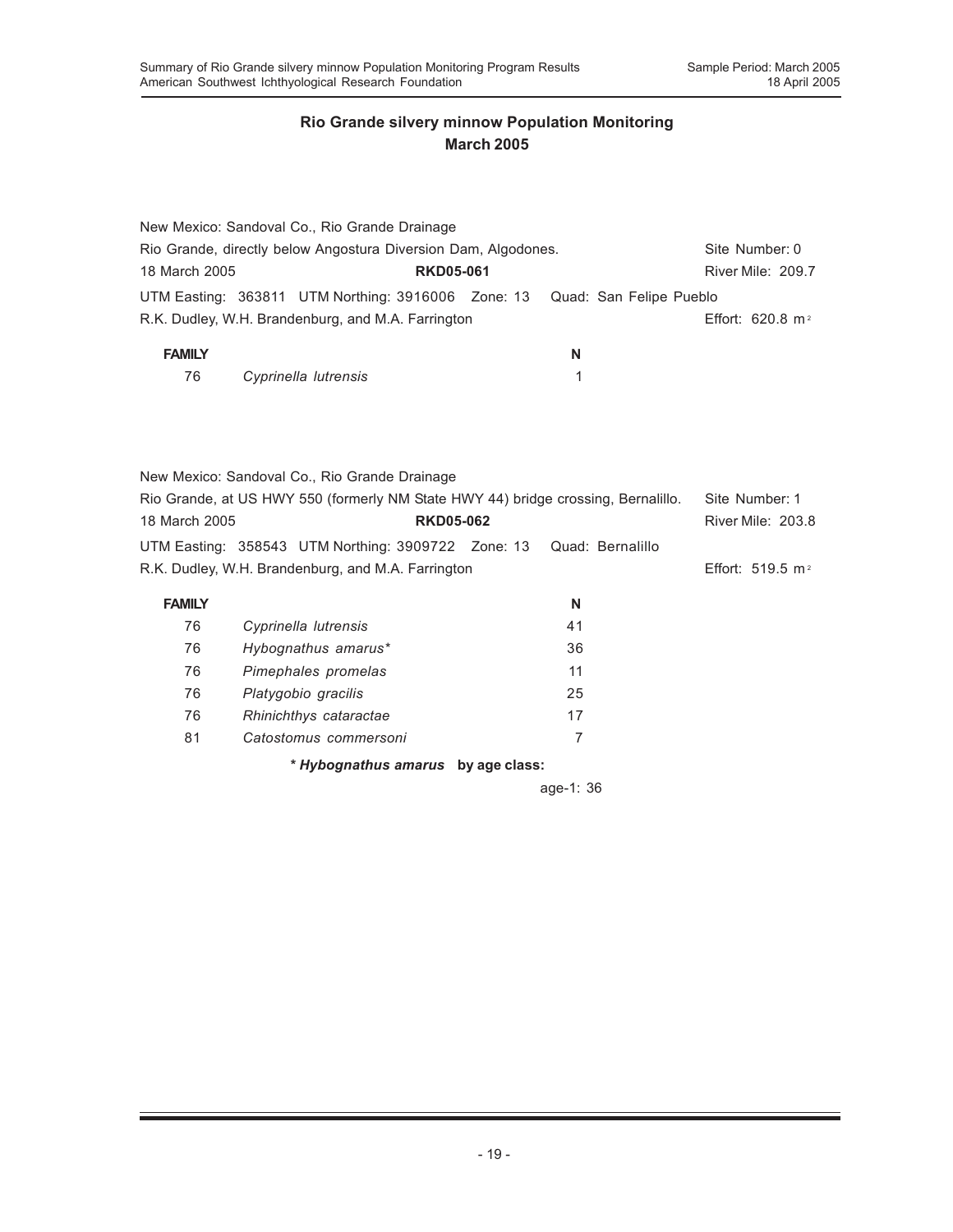|                                                                               | New Mexico: Sandoval Co., Rio Grande Drainage                          |           |                             |
|-------------------------------------------------------------------------------|------------------------------------------------------------------------|-----------|-----------------------------|
| Rio Grande, ca. 4.0 miles downstream of US HWY 550 (formerly NM State HWY 44) | Site Number: 2                                                         |           |                             |
|                                                                               | bridge crossing, at Rio Rancho Wastewater Treatment Plant, Rio Rancho. |           | River Mile: 200.0           |
| 18 March 2005                                                                 |                                                                        |           |                             |
|                                                                               | UTM Easting: 354772 UTM Northing: 3905355 Zone: 13 Quad: Bernalillo    |           |                             |
|                                                                               | R.K. Dudley, W.H. Brandenburg, and M.A. Farrington                     |           | Fffort: $474.0 \text{ m}^2$ |
| <b>FAMILY</b>                                                                 |                                                                        | N         |                             |
| 76                                                                            | Cyprinella lutrensis                                                   | 12        |                             |
| 76                                                                            | Hybognathus amarus*                                                    | 25        |                             |
| 76                                                                            | Pimephales promelas                                                    | 1         |                             |
| 76                                                                            | Platygobio gracilis                                                    | 17        |                             |
| 76                                                                            | Rhinichthys cataractae                                                 | 3         |                             |
| 81                                                                            | Catostomus commersoni                                                  | 1         |                             |
| 93                                                                            | Ictalurus punctatus                                                    | 1         |                             |
|                                                                               | * Hybognathus amarus by age class:                                     |           |                             |
|                                                                               |                                                                        | age-1: 25 |                             |
|                                                                               |                                                                        |           |                             |
|                                                                               |                                                                        |           |                             |

|               | New Mexico: Bernalillo Co., Rio Grande Drainage                           |    |                             |
|---------------|---------------------------------------------------------------------------|----|-----------------------------|
|               | Rio Grande, at Central Avenue bridge crossing (US HWY 66), Albuguergue.   |    | Site Number: 3              |
| 17 March 2005 | <b>RKD05-059</b>                                                          |    | <b>River Mile: 183.4</b>    |
|               | UTM Easting: 346840 UTM Northing: 3884094 Zone: 13 Quad: Albuquerque West |    |                             |
|               | R.K. Dudley, M.A. Farrington, and L.E. Renfro                             |    | Effort: $462.0 \text{ m}^2$ |
| <b>FAMILY</b> |                                                                           | N  |                             |
| 76            | Cyprinella lutrensis                                                      | 55 |                             |
| 76            | Hybognathus amarus*                                                       | 12 |                             |
|               |                                                                           |    |                             |

| 76  | Pimephales promelas   | 12 |  |
|-----|-----------------------|----|--|
| 76  | Platygobio gracilis   | 36 |  |
| 81  | Carpiodes carpio      | 4  |  |
| 81  | Catostomus commersoni | 29 |  |
| 93  | Ictalurus punctatus   | 13 |  |
| 212 | Gambusia affinis      |    |  |
|     |                       |    |  |

*\* Hybognathus amarus* **by age class:**

age-1: 11

age-2: 1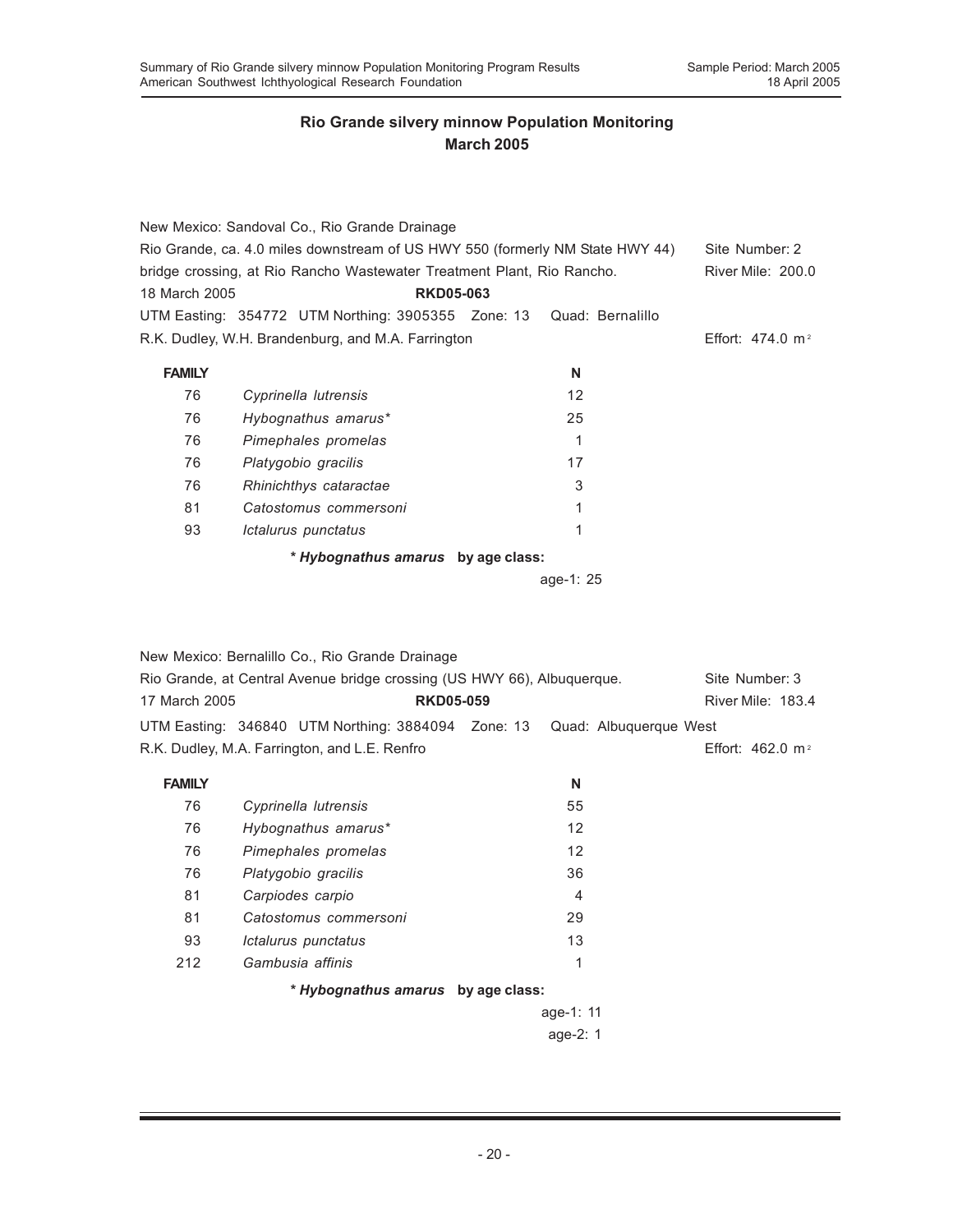|                                                                             | New Mexico: Bernalillo Co., Rio Grande Drainage                        |                        |                              |  |
|-----------------------------------------------------------------------------|------------------------------------------------------------------------|------------------------|------------------------------|--|
| Rio Grande, at Rio Bravo Blvd. Bridge crossing (NM State HWY 500) crossing, | Site Number: 4                                                         |                        |                              |  |
| Albuquerque.                                                                |                                                                        |                        | River Mile: 178.3            |  |
| 17 March 2005                                                               | <b>RKD05-058</b>                                                       |                        |                              |  |
|                                                                             | UTM Easting: 347554 UTM Northing: 3877163 Zone: 13                     | Quad: Albuquerque West |                              |  |
|                                                                             | R.K. Dudley, M.A. Farrington, and L.E. Renfro                          |                        | Effort: 563.3 $m2$           |  |
| <b>FAMILY</b>                                                               |                                                                        | N                      |                              |  |
| 76                                                                          | Cyprinella lutrensis                                                   | 156                    |                              |  |
| 76                                                                          | Hybognathus amarus*                                                    | 15                     |                              |  |
| 76                                                                          | Pimephales promelas                                                    | 8                      |                              |  |
| 76                                                                          | Platygobio gracilis                                                    | 9                      |                              |  |
| 81                                                                          | Carpiodes carpio                                                       | 13                     |                              |  |
| 81                                                                          | Catostomus commersoni                                                  | 6                      |                              |  |
| 93                                                                          | Ictalurus punctatus                                                    | 2                      |                              |  |
| 212                                                                         | Gambusia affinis                                                       | 1                      |                              |  |
| 294                                                                         | Micropterus salmoides                                                  | 1                      |                              |  |
|                                                                             | * Hybognathus amarus by age class:                                     |                        |                              |  |
|                                                                             | age-1: 15                                                              |                        |                              |  |
|                                                                             |                                                                        |                        |                              |  |
|                                                                             |                                                                        |                        |                              |  |
|                                                                             | New Mexico: Valencia Co., Rio Grande Drainage                          |                        |                              |  |
|                                                                             | Rio Grande, at Los Lunas Bridge crossing (NM State HWY 49), Los Lunas. |                        | Site Number: 5               |  |
| 17 March 2005                                                               | <b>RKD05-057</b>                                                       |                        | River Mile: 161.4            |  |
|                                                                             | UTM Easting: 342898 UTM Northing: 3852531 Zone: 13                     | Quad: Los Lunas        |                              |  |
|                                                                             | R.K. Dudley, M.A. Farrington, and L.E. Renfro                          |                        | Effort: 498.8 m <sup>2</sup> |  |
| <b>FAMILY</b>                                                               |                                                                        | N                      |                              |  |
| 76                                                                          | Cyprinella lutrensis                                                   | 4                      |                              |  |
| 76                                                                          | Hybognathus amarus*                                                    | 2                      |                              |  |
| 76                                                                          | Pimephales promelas                                                    | 5                      |                              |  |
| 81                                                                          | Carpiodes carpio                                                       | 2                      |                              |  |
| 212                                                                         | Gambusia affinis                                                       | 1                      |                              |  |
|                                                                             | * Hybognathus amarus by age class:                                     |                        |                              |  |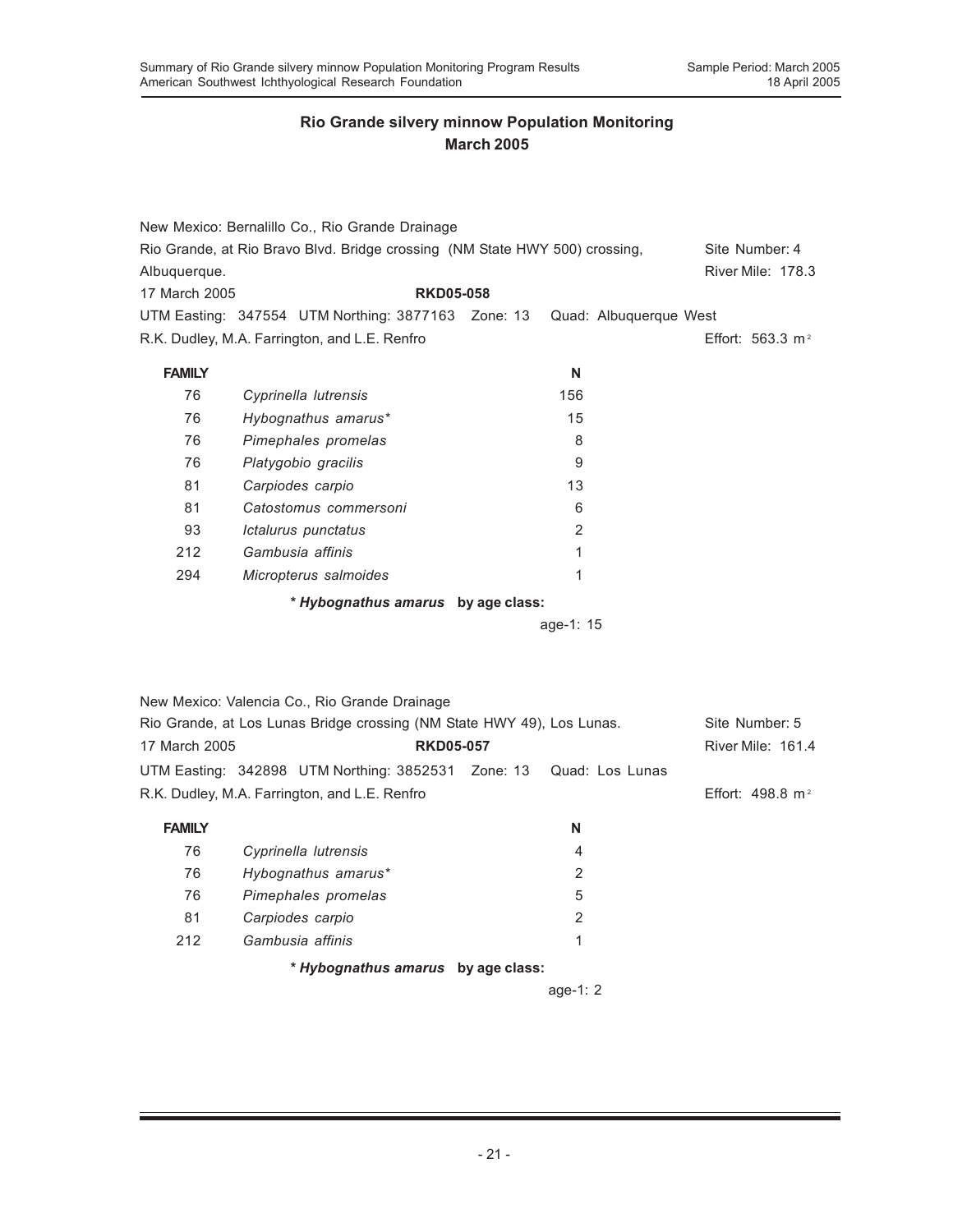|                                                                                  | New Mexico: Valencia Co., Rio Grande Drainage      |            |                              |
|----------------------------------------------------------------------------------|----------------------------------------------------|------------|------------------------------|
| Rio Grande, ca. 1.0 miles upstream of NM State HWY 309/6 bridge crossing, Belen. | Site Number: 6                                     |            |                              |
| 17 March 2005                                                                    | <b>RKD05-056</b>                                   |            | <b>River Mile: 151.5</b>     |
|                                                                                  | UTM Easting: 339972 UTM Northing: 3837061 Zone: 13 | Quad: Tome |                              |
|                                                                                  | R.K. Dudley, M.A. Farrington, and L.E. Renfro      |            | Effort: 512.0 m <sup>2</sup> |
| <b>FAMILY</b>                                                                    |                                                    | N          |                              |
| 76                                                                               | Cyprinella lutrensis                               | 167        |                              |
| 76                                                                               | Hybognathus amarus*                                | 3          |                              |
| 76                                                                               | Pimephales promelas                                | 26         |                              |
| 81                                                                               | Carpiodes carpio                                   | 6          |                              |
| 212                                                                              | Gambusia affinis                                   | 18         |                              |
|                                                                                  | * Hybognathus amarus by age class:                 |            |                              |
|                                                                                  |                                                    | age-1: $3$ |                              |
|                                                                                  |                                                    |            |                              |
|                                                                                  |                                                    |            |                              |

New Mexico: Valencia Co., Rio Grande Drainage

| Rio Grande, ca. 2.2 miles upstream of NM State HWY 346 bridge crossing, Jarales. | Site Number: 7                                                   |  |                             |  |
|----------------------------------------------------------------------------------|------------------------------------------------------------------|--|-----------------------------|--|
| 17 March 2005<br><b>RKD05-055</b>                                                |                                                                  |  | River Mile: 143.2           |  |
|                                                                                  | UTM Easting: 338136 UTM Northing: 3827329 Zone: 13 Quad: Veguita |  |                             |  |
| R.K. Dudley, M.A. Farrington, and L.E. Renfro                                    |                                                                  |  | Effort: $542.8 \text{ m}^2$ |  |
| <b>FAMILY</b>                                                                    |                                                                  |  | N                           |  |
| 76                                                                               | Cyprinella lutrensis                                             |  | 140                         |  |
| 76                                                                               | Pimephales promelas                                              |  | 13                          |  |

81 *Carpiodes carpio* 3 212 *Gambusia affinis* 11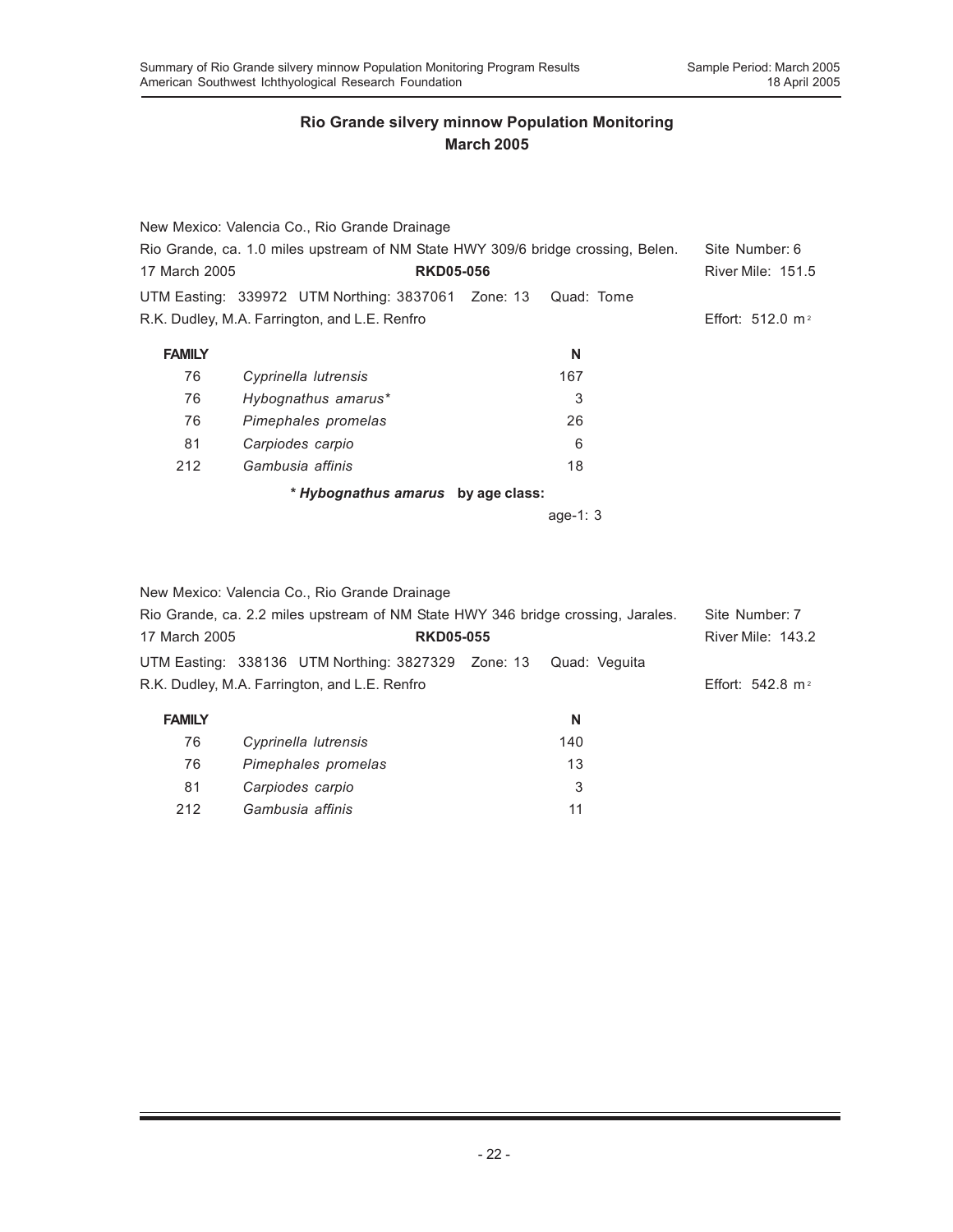|                                                     | New Mexico: Socorro Co., Rio Grande Drainage       |  |               |                             |
|-----------------------------------------------------|----------------------------------------------------|--|---------------|-----------------------------|
| Rio Grande, at US HWY 60 bridge crossing, Bernardo. |                                                    |  |               | Site Number: 8              |
| 16 March 2005                                       | <b>RKD05-054</b>                                   |  |               | River Mile: 130.6           |
|                                                     | UTM Easting: 334604 UTM Northing: 3809726 Zone: 13 |  | Quad: Abeytas |                             |
|                                                     | R.K. Dudley, W.H. Brandenburg, and M.A. Farrington |  |               | Effort: $465.3 \text{ m}^2$ |
| <b>FAMILY</b>                                       |                                                    |  | N             |                             |
| 76                                                  | Cyprinella lutrensis                               |  | 21            |                             |
| 76                                                  | Hybognathus amarus*                                |  | 1             |                             |
| 76                                                  | Pimephales promelas                                |  | 5             |                             |
| 81                                                  | Carpiodes carpio                                   |  | 1             |                             |
| 212                                                 | Gambusia affinis                                   |  | 23            |                             |
|                                                     | * Hybognathus amarus by age class:                 |  |               |                             |
|                                                     |                                                    |  | age-1: $1$    |                             |

New Mexico: Socorro Co., Rio Grande Drainage

| Rio Grande, ca. 3.5 miles downstream of the US HWY 60 bridge crossing, Bernardo. |                                                                  |  |   | Site Number: 9               |
|----------------------------------------------------------------------------------|------------------------------------------------------------------|--|---|------------------------------|
| 16 March 2005                                                                    | <b>RKD05-053</b>                                                 |  |   | River Mile: 127.0            |
|                                                                                  | UTM Easting: 331094 UTM Northing: 3805229 Zone: 13 Quad: Abeytas |  |   |                              |
|                                                                                  | R.K. Dudley, W.H. Brandenburg, and M.A. Farrington               |  |   | Effort: 493.3 m <sup>2</sup> |
| <b>FAMILY</b>                                                                    |                                                                  |  | N |                              |

| 76  | Cyprinella lutrensis | 266 |
|-----|----------------------|-----|
| 76  | Hybognathus amarus*  | 1   |
| 76  | Pimephales promelas  | 19  |
| 81  | Carpiodes carpio     | 2   |
| 93  | Ictalurus punctatus  | 1   |
| 212 | Gambusia affinis     |     |
|     |                      |     |

*\* Hybognathus amarus* **by age class:**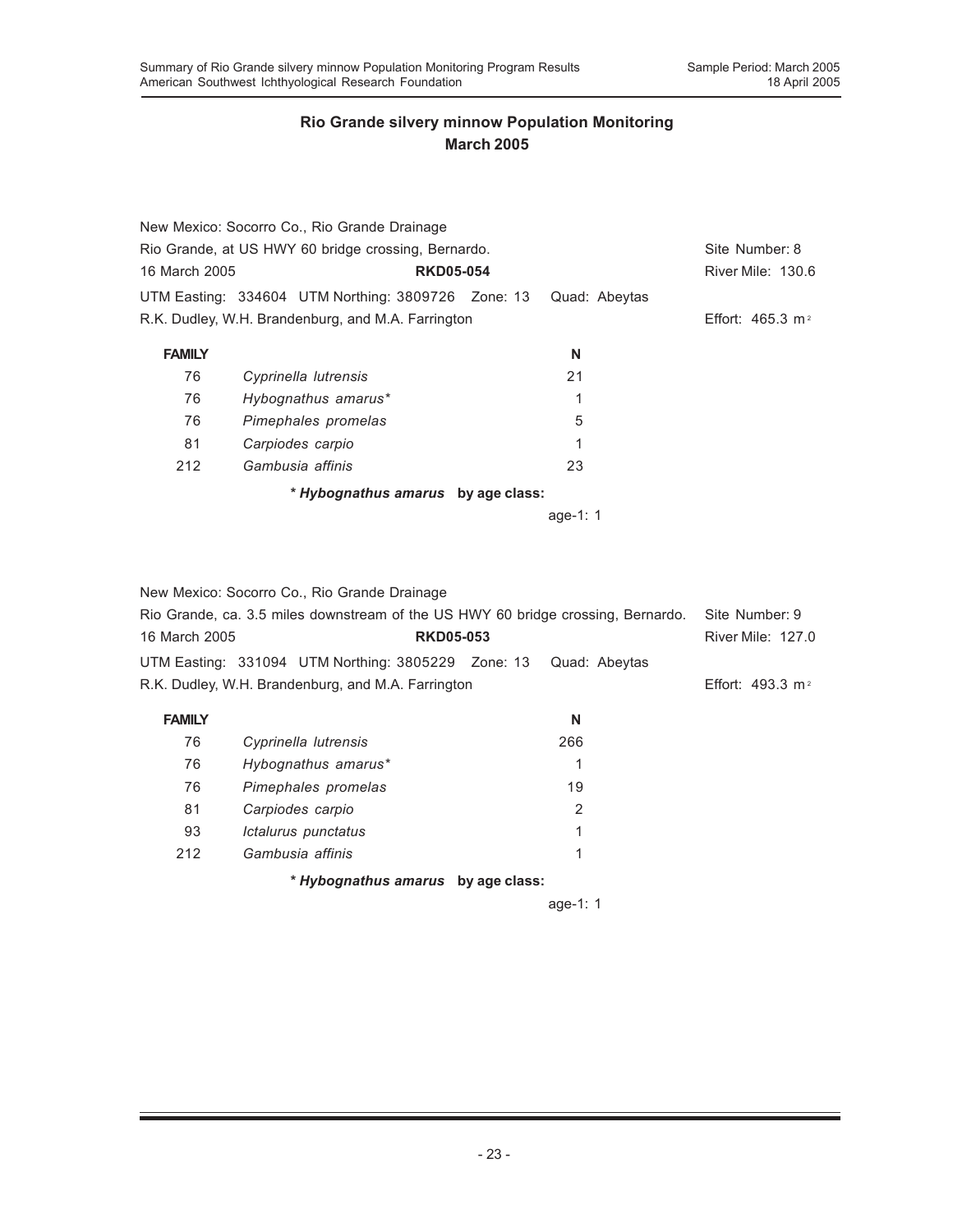|               | New Mexico: Socorro Co., Rio Grande Drainage                               |   |                              |
|---------------|----------------------------------------------------------------------------|---|------------------------------|
|               | Rio Grande, ca. 0.6 miles upstream of San Acacia Diversion Dam, San Acacia |   | Site Number: 9.5             |
| 16 March 2005 | <b>RKD05-052</b>                                                           |   | River Mile: 116.8            |
|               |                                                                            |   |                              |
|               | R.K. Dudley, W.H. Brandenburg, and M.A. Farrington                         |   | Effort: 525.0 m <sup>2</sup> |
| <b>FAMILY</b> |                                                                            | N |                              |
| 76            | Cyprinella lutrensis                                                       |   |                              |

| 76 | Cyprinella lutrensis |    |
|----|----------------------|----|
| 76 | Platygobio gracilis  | 50 |
| 93 | Ictalurus punctatus  |    |

|                                                                  | New Mexico: Socorro Co., Rio Grande Drainage                        |  |     |                             |
|------------------------------------------------------------------|---------------------------------------------------------------------|--|-----|-----------------------------|
| Rio Grande, directly below San Acacia Diversion Dam, San Acacia. |                                                                     |  |     | Site Number: 10             |
| 16 March 2005                                                    | <b>RKD05-051</b>                                                    |  |     | River Mile: 116.2           |
|                                                                  | UTM Easting: 326162 UTM Northing: 3791977 Zone: 13 Quad: San Acacia |  |     |                             |
|                                                                  | R.K. Dudley, W.H. Brandenburg, and M.A. Farrington                  |  |     | Effort: $350.3 \text{ m}^2$ |
| <b>FAMILY</b>                                                    |                                                                     |  | N   |                             |
| 76                                                               | Cyprinella lutrensis                                                |  | 381 |                             |
| 76                                                               | Hybognathus amarus*                                                 |  | 16  |                             |
| 76                                                               | Pimephales promelas                                                 |  | 53  |                             |
| 76                                                               | Platygobio gracilis                                                 |  | 8   |                             |
| 81                                                               | Carpiodes carpio                                                    |  | 5   |                             |
| 93                                                               | Ictalurus punctatus                                                 |  | 2   |                             |
|                                                                  |                                                                     |  |     |                             |

*\* Hybognathus amarus* **by age class:**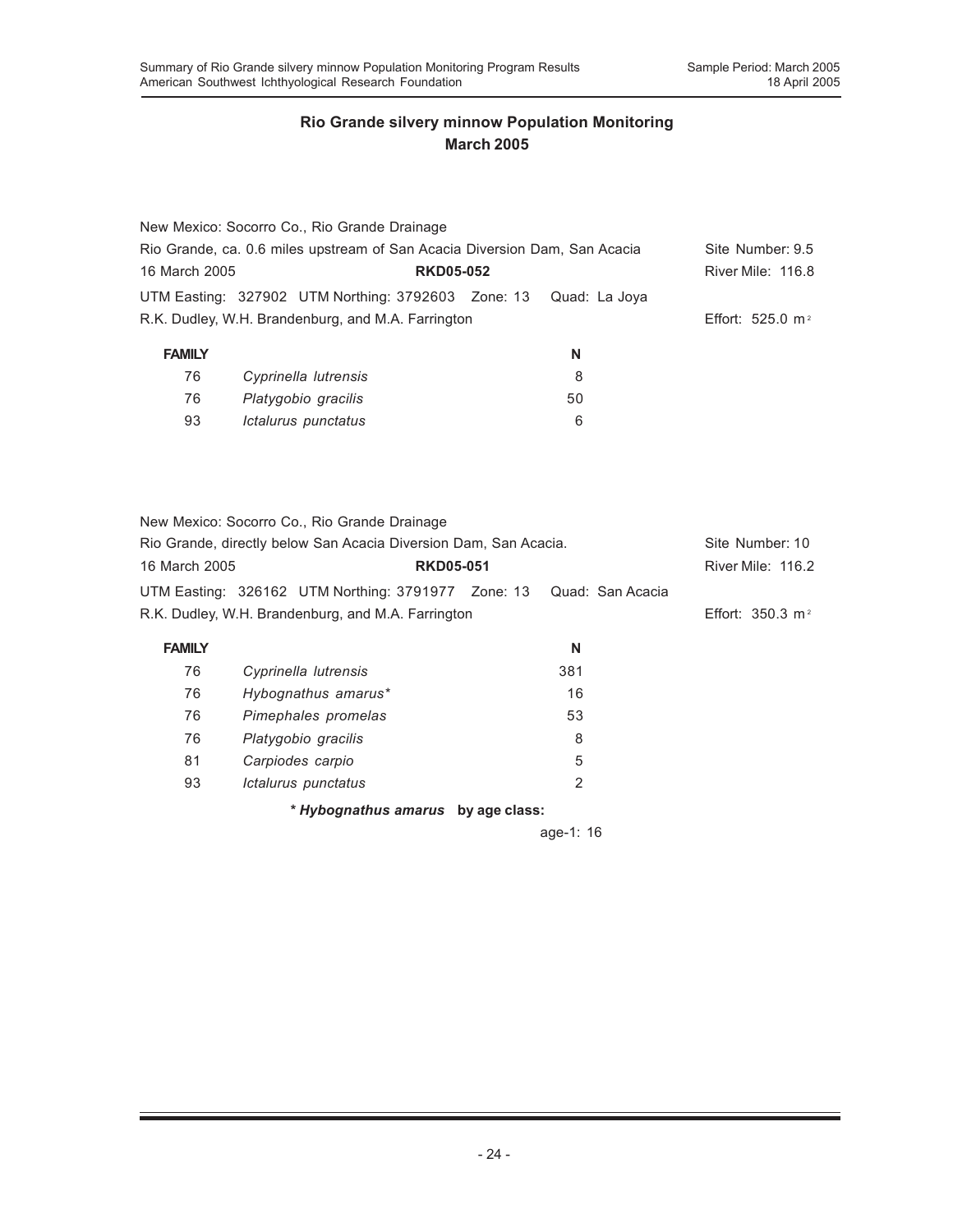|                                                                               | New Mexico: Socorro Co., Rio Grande Drainage       |  |                |                             |
|-------------------------------------------------------------------------------|----------------------------------------------------|--|----------------|-----------------------------|
| Rio Grande, ca. 1.5 miles downstream of San Acacia Diversion Dam, San Acacia. |                                                    |  |                | Site Number: 11             |
| 16 March 2005                                                                 | <b>RKD05-050</b>                                   |  |                | River Mile: 114.6           |
| UTM Easting: 325263 UTM Northing: 3790442 Zone: 13                            |                                                    |  |                |                             |
|                                                                               | R.K. Dudley, W.H. Brandenburg, and M.A. Farrington |  |                | Effort: $362.3 \text{ m}^2$ |
| <b>FAMILY</b>                                                                 |                                                    |  | N              |                             |
| 76                                                                            | Cyprinella lutrensis                               |  | 202            |                             |
| 76                                                                            | Hybognathus amarus*                                |  | 14             |                             |
| 76                                                                            | Pimephales promelas                                |  | 6              |                             |
| 76                                                                            | Platygobio gracilis                                |  | 33             |                             |
| 81                                                                            | Carpiodes carpio                                   |  | 2              |                             |
| 93                                                                            | Ictalurus punctatus                                |  | 2              |                             |
| 212                                                                           | Gambusia affinis                                   |  | $\overline{2}$ |                             |
|                                                                               | * Hybognathus amarus by age class:                 |  |                |                             |
|                                                                               |                                                    |  | age-1: $14$    |                             |

|                                                                                | New Mexico: Socorro Co., Rio Grande Drainage                               |  |                  |                             |
|--------------------------------------------------------------------------------|----------------------------------------------------------------------------|--|------------------|-----------------------------|
| Rio Grande, east of Socorro, 0.5 miles upstream of Socorro Low Flow Conveyance |                                                                            |  |                  | Site Number: 12             |
| Channel bridge and east just upstream of Socorro Wastewater Treatment Plant,   |                                                                            |  | River Mile: 99.5 |                             |
| 15 March 2005                                                                  | <b>RKD05-049</b>                                                           |  |                  |                             |
|                                                                                | UTM Easting: 327097 UTM Northing: 3771043 Zone: 13 Quad: Loma de las Canas |  |                  |                             |
|                                                                                | R.K. Dudley, W.H. Brandenburg, and L.E. Renfro                             |  |                  | Effort: $609.0 \text{ m}^2$ |

| <b>FAMILY</b> |                                    | N   |
|---------------|------------------------------------|-----|
| 76            | Cyprinella lutrensis               | 272 |
| 76            | Hybognathus amarus*                | 1   |
| 76            | Pimephales promelas                | 4   |
| 81            | Carpiodes carpio                   | 1   |
| 93            | Ictalurus punctatus                | 1   |
| 212           | Gambusia affinis                   | 1   |
|               | * Hybognathus amarus by age class: |     |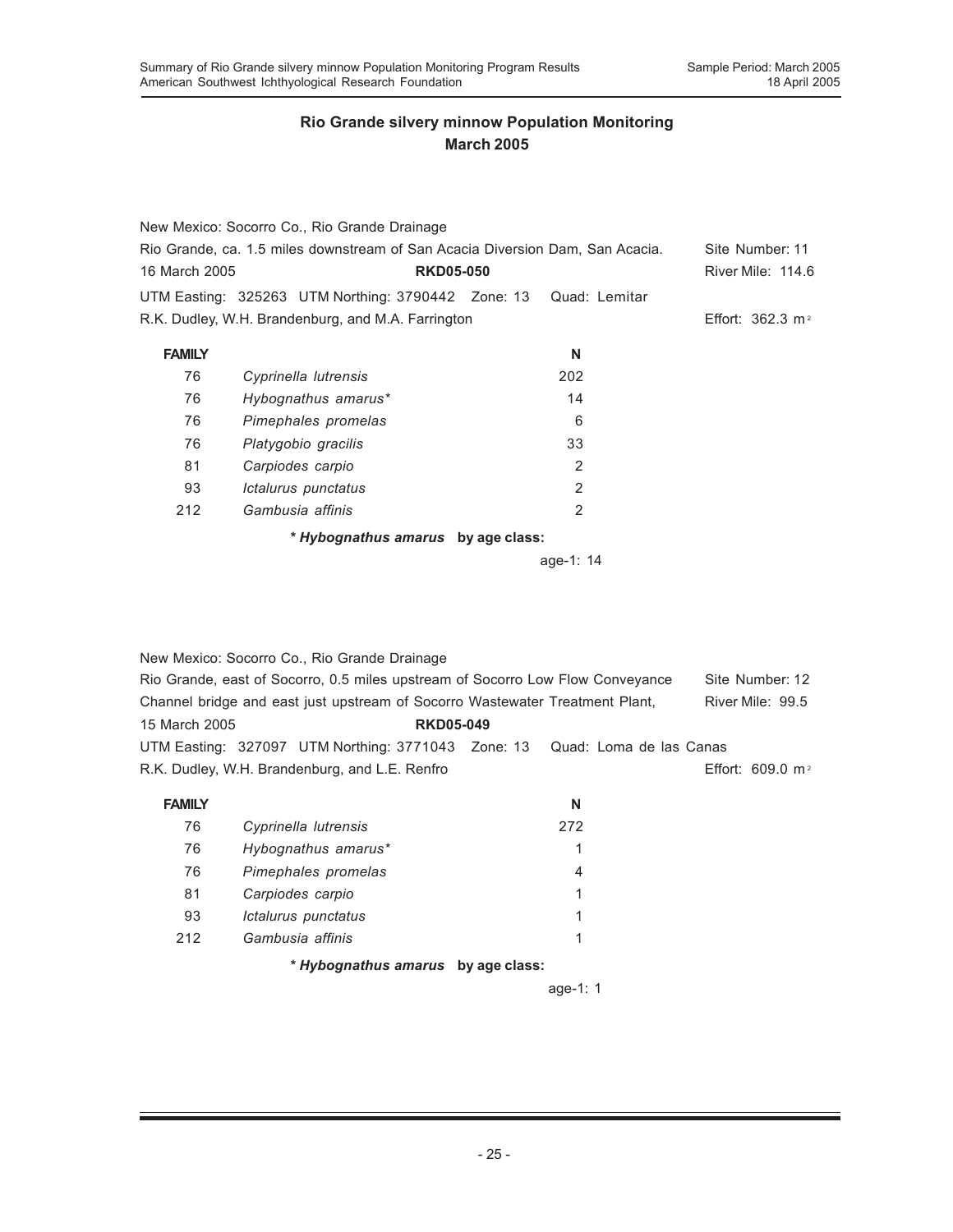|                                                                         |                                                | New Mexico: Socorro Co., Rio Grande Drainage            |  |                    |                   |                             |  |
|-------------------------------------------------------------------------|------------------------------------------------|---------------------------------------------------------|--|--------------------|-------------------|-----------------------------|--|
| Rio Grande, ca. 4.0 miles upstream of U.S. 380 bridge crossing.         | Site Number: 13                                |                                                         |  |                    |                   |                             |  |
| <b>RKD05-048</b><br>15 March 2005                                       |                                                |                                                         |  | River Mile: 91.7   |                   |                             |  |
| UTM Easting: 328140 UTM Northing: 3761283 Zone: 13<br>Quad: San Antonio |                                                |                                                         |  |                    |                   |                             |  |
|                                                                         | R.K. Dudley, W.H. Brandenburg, and L.E. Renfro |                                                         |  |                    |                   | Effort: $605.0 \text{ m}^2$ |  |
| <b>FAMILY</b>                                                           |                                                |                                                         |  | N                  |                   |                             |  |
| 76                                                                      |                                                | Cyprinella lutrensis                                    |  | 1                  |                   |                             |  |
|                                                                         |                                                |                                                         |  |                    |                   |                             |  |
| New Mexico: Socorro Co., Rio Grande Drainage                            |                                                |                                                         |  |                    |                   |                             |  |
|                                                                         |                                                | Rio Grande, at US HWY 380 bridge crossing, San Antonio. |  |                    |                   | Site Number: 14             |  |
| 14 March 2005<br><b>RKD05-046</b>                                       |                                                |                                                         |  |                    |                   | River Mile: 87.1            |  |
|                                                                         |                                                | UTM Easting: 328914 UTM Northing: 3754471 Zone: 13      |  |                    | Quad: San Antonio |                             |  |
| M.A. Farrington, L.E. Renfro, and T.L. Max                              |                                                |                                                         |  | Effort: 516.8 $m2$ |                   |                             |  |
| <b>FAMILY</b>                                                           |                                                |                                                         |  | N                  |                   |                             |  |
| 76                                                                      |                                                | Cyprinella lutrensis                                    |  | 4                  |                   |                             |  |
| 81                                                                      |                                                | Carpiodes carpio                                        |  | 1                  |                   |                             |  |
|                                                                         |                                                |                                                         |  |                    |                   |                             |  |
|                                                                         |                                                |                                                         |  |                    |                   |                             |  |
|                                                                         |                                                |                                                         |  |                    |                   |                             |  |

| New Mexico: Socorro Co., Rio Grande Drainage                            |                  |                                                                         |  |                  |                             |  |  |  |
|-------------------------------------------------------------------------|------------------|-------------------------------------------------------------------------|--|------------------|-----------------------------|--|--|--|
| Rio Grande, directly east of Bosque del Apache National Wildlife Refuge |                  |                                                                         |  |                  | Site Number: 15             |  |  |  |
| 14 March 2005                                                           | <b>RKD05-045</b> |                                                                         |  | River Mile: 79.1 |                             |  |  |  |
|                                                                         |                  | UTM Easting: 327055 UTM Northing: 3740839 Zone: 13 Quad: San Antonio SE |  |                  |                             |  |  |  |
| M.A. Farrington, L.E. Renfro, and T.L. Max                              |                  |                                                                         |  |                  | Effort: $655.8 \text{ m}^2$ |  |  |  |
| <b>FAMILY</b>                                                           |                  |                                                                         |  |                  | N                           |  |  |  |

76 *Cyprinella lutrensis* 3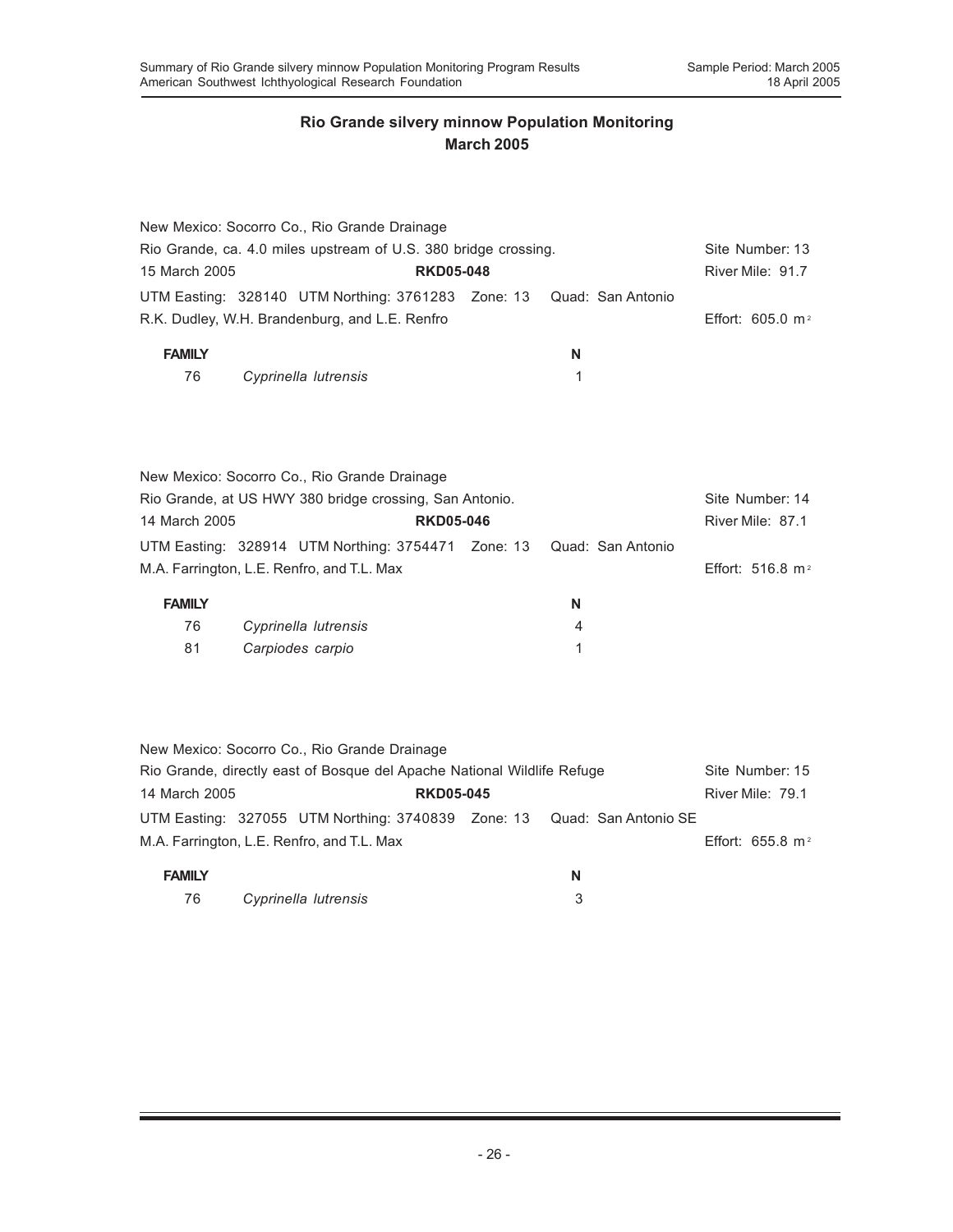|                                                                             | New Mexico: Socorro Co., Rio Grande Drainage                                  |                   |                              |  |  |  |  |
|-----------------------------------------------------------------------------|-------------------------------------------------------------------------------|-------------------|------------------------------|--|--|--|--|
| Rio Grande, at San Marcial Railroad Bridge, San Marcial.                    |                                                                               | Site Number: 16   |                              |  |  |  |  |
| 14 March 2005                                                               | <b>RKD05-044</b>                                                              |                   |                              |  |  |  |  |
|                                                                             | UTM Easting: 315284 UTM Northing: 3728347 Zone: 13                            | Quad: San Marcial |                              |  |  |  |  |
|                                                                             | M.A. Farrington, L.E. Renfro, and T.L. Max                                    |                   | Effort: 476.5 m <sup>2</sup> |  |  |  |  |
| <b>FAMILY</b>                                                               |                                                                               | N                 |                              |  |  |  |  |
| 76                                                                          | Cyprinella lutrensis                                                          | 347               |                              |  |  |  |  |
| 76                                                                          | Hybognathus amarus*                                                           | 1                 |                              |  |  |  |  |
| 76                                                                          | Pimephales promelas                                                           | 8                 |                              |  |  |  |  |
| 76                                                                          | Platygobio gracilis                                                           | 1                 |                              |  |  |  |  |
| 81                                                                          | Carpiodes carpio                                                              | 1                 |                              |  |  |  |  |
| 93                                                                          | Ictalurus punctatus                                                           | 1                 |                              |  |  |  |  |
| 212                                                                         | Gambusia affinis                                                              | 1                 |                              |  |  |  |  |
|                                                                             | * Hybognathus amarus by age class:                                            |                   |                              |  |  |  |  |
| age-1: 1                                                                    |                                                                               |                   |                              |  |  |  |  |
|                                                                             |                                                                               |                   |                              |  |  |  |  |
|                                                                             |                                                                               |                   |                              |  |  |  |  |
|                                                                             | New Mexico: Socorro Co., Rio Grande Drainage                                  |                   |                              |  |  |  |  |
|                                                                             | Rio Grande, at (former) confluence with the Low Flow Conveyance Channel, 16.0 |                   | Site Number: 17              |  |  |  |  |
|                                                                             | miles downstream of the southern end of Bosque del Apache National Wildlife   | River Mile: 60.5  |                              |  |  |  |  |
| Refuge; ca. 8 miles downstream of the San Marcial Railroad Bridge crossing. |                                                                               |                   |                              |  |  |  |  |
| 14 March 2005                                                               | <b>RKD05-043</b>                                                              |                   |                              |  |  |  |  |
|                                                                             | UTM Easting: 309487 UTM Northing: 3718178 Zone: 13                            | Quad: Paraje Well |                              |  |  |  |  |
|                                                                             | M.A. Farrington, L.E. Renfro, and T.L. Max                                    |                   | Effort: 526.3 m <sup>2</sup> |  |  |  |  |
| <b>FAMILY</b>                                                               |                                                                               | N                 |                              |  |  |  |  |
| 76                                                                          | Cyprinella lutrensis                                                          | 160               |                              |  |  |  |  |
| 76                                                                          | Pimephales vigilax                                                            | 4                 |                              |  |  |  |  |
| 76                                                                          | Platygobio gracilis                                                           | $\overline{2}$    |                              |  |  |  |  |

93 *Ictalurus punctatus* 6